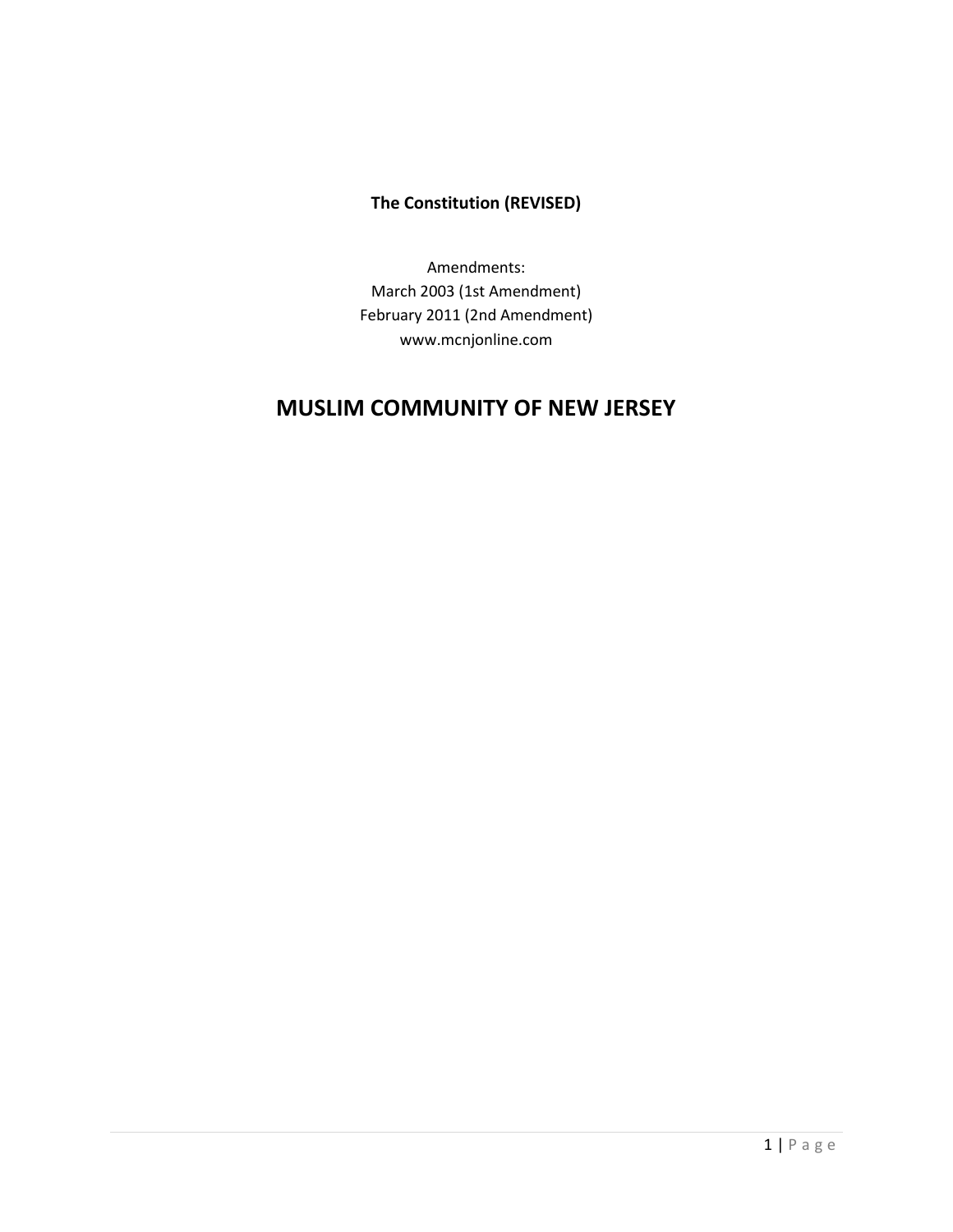# **OATH (All Shura members to sign)**

With Allah, Lord of the universe as my witness, I, being of sound mind and clear conscience, affirm that:

- 1. I bear witness that there is no God but Allah, and I also testify that Muhammad (PBUH) is His servant and messenger.
- 2. I am aware of the objectives of the MCNJ and I am in full agreement of these objectives.
- 3. I do affirm that I am joining the Majlis-e-Ala/Shura of MCNJ for the achievement of its purposes and exclusively for the attainment of Allah's pleasure and success in the hereafter, with the Holy Quran and Sunnah as my guidance.
- 4. I do hereby pledge that I shall InshaAllah fully abide by the provisions of the Constitution and the By-Laws in effect at that time. In case of any misunderstanding, difference, grievances or conflicts with other members and/or officials of MCNJ, I shall follow due process prescribed in the Constitution and shall fully abide by its resolution. I shall never resort to outside agency or agencies (like the US Courts, etc.), even when I have left MCNJ.
- 5. If Majlis-e-Ala/Shura decides that any Majlis/Shura member will not disclose the proceedings of any meeting to outsiders, I promise that I will not discuss such proceeding of Majlis or Shura meetings with those other than Majlis or Shura Members.
- 6. I will abide by and support the decisions made by the majority of the Majlis/Shura which were voted on during Majlis/Shura meetings
- 7. May Allah (SWT) enable me to remain faithful to my pledges. Ameen.

Name: \_\_\_\_\_\_\_\_\_\_\_\_\_\_\_\_\_\_\_\_\_\_\_

Signature: \_\_\_\_\_\_\_\_\_\_\_\_\_\_\_\_\_\_\_\_\_\_\_ Date \_\_\_/\_\_\_/\_\_\_\_

Witnessed By:

| Signature: |  |  |  |
|------------|--|--|--|
|            |  |  |  |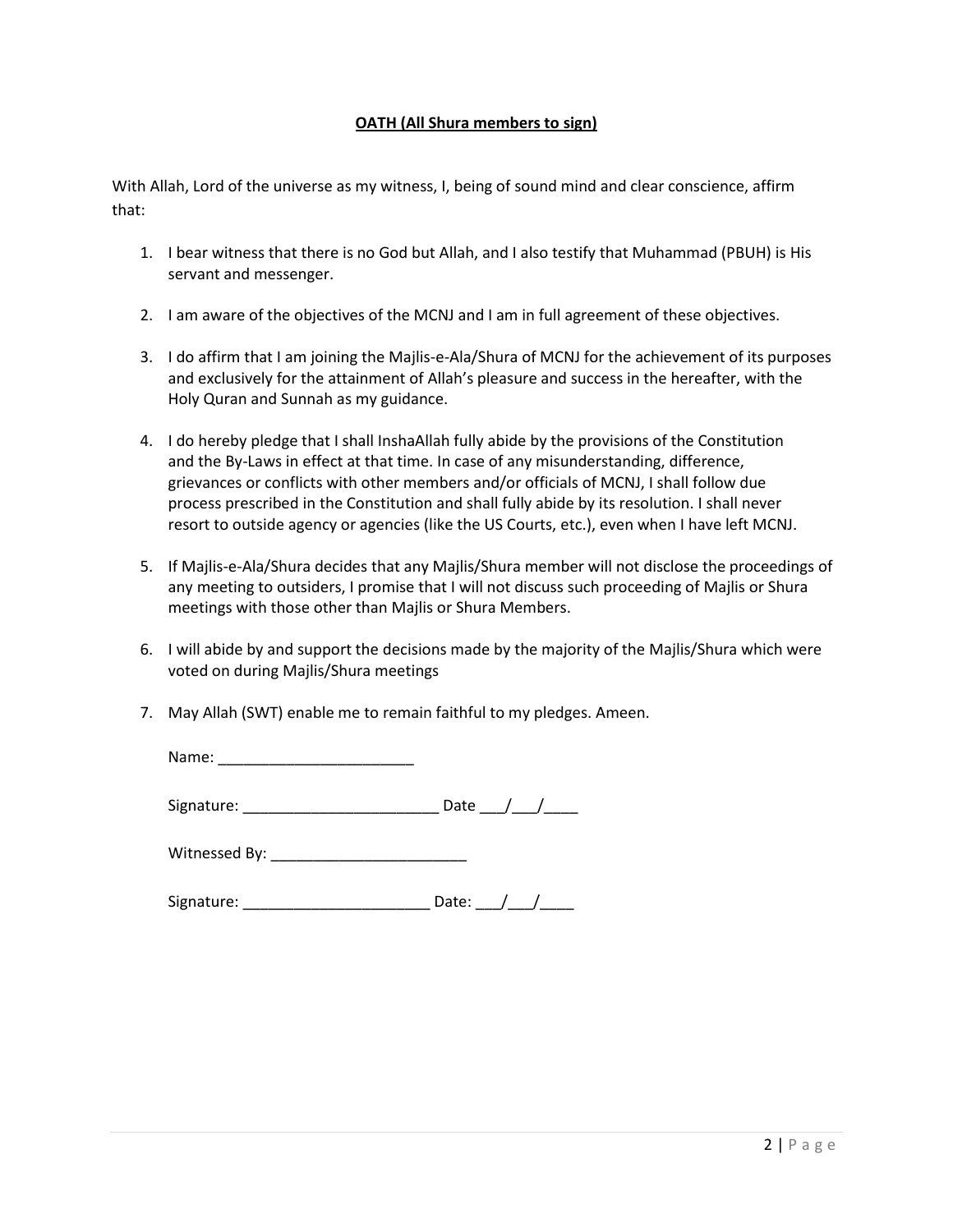### I. NAME AND LOCATION

A. NAME

The name of the organization is Muslim Community of New Jersey, Inc. hereafter referred to as MCNJ.

B. LOCATION MCNJ is incorporated in: NEW JERSEY, USA

PHYSICAL LOCATION: 15 South Second Street, Fords, NJ 08850

Abbreviation of Commonly used words

Muslim Community of New Jersey = MCNJ Board of Trustees = BoT Majlis-e-Ala = Majlis Majlis-e-Shura = Shura MCNJ Islamic Sunday School = MCNJISS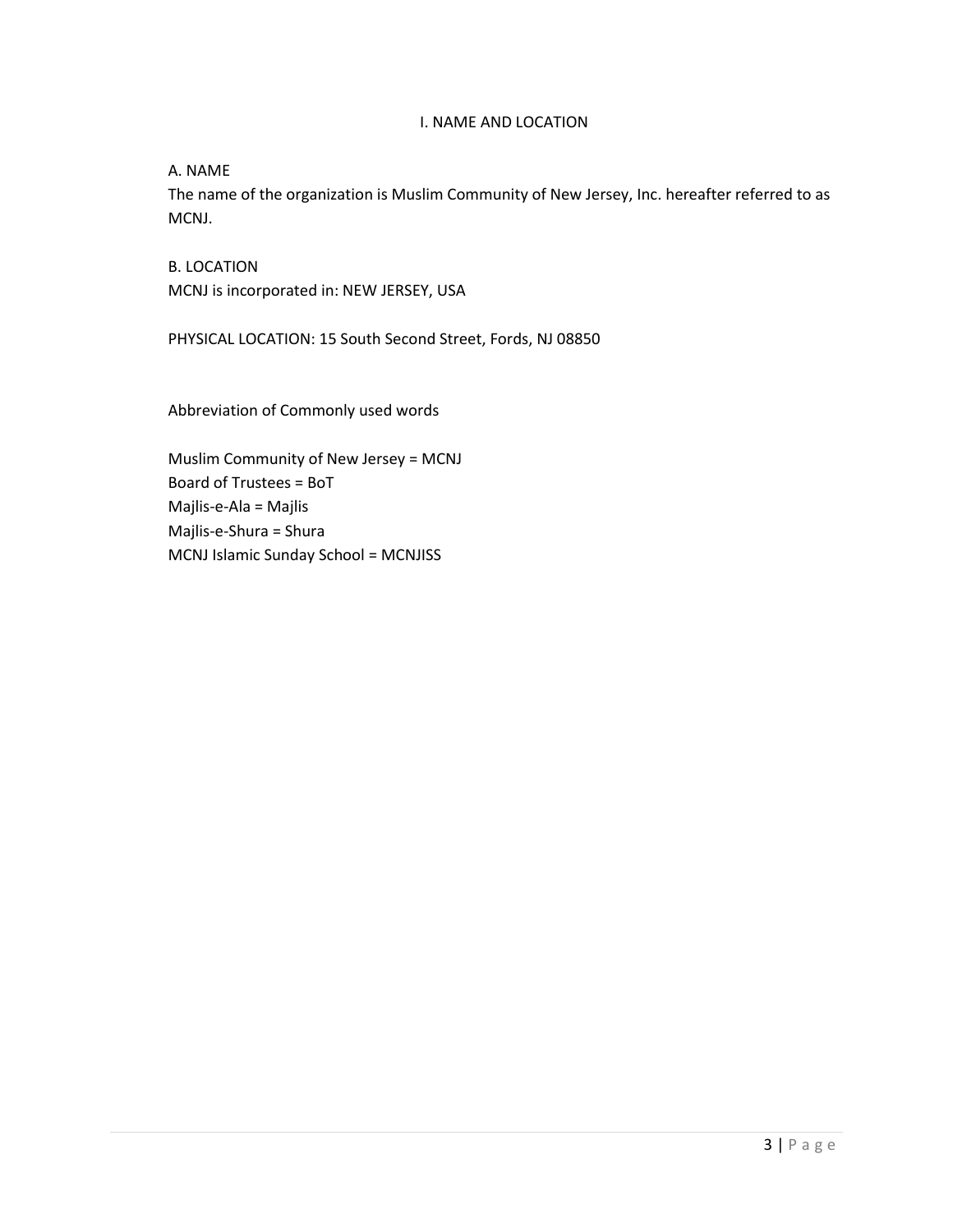# II. NATURE

# A. NATURE

MCNJ is a religious, charitable, educational, social and a non-profit organization.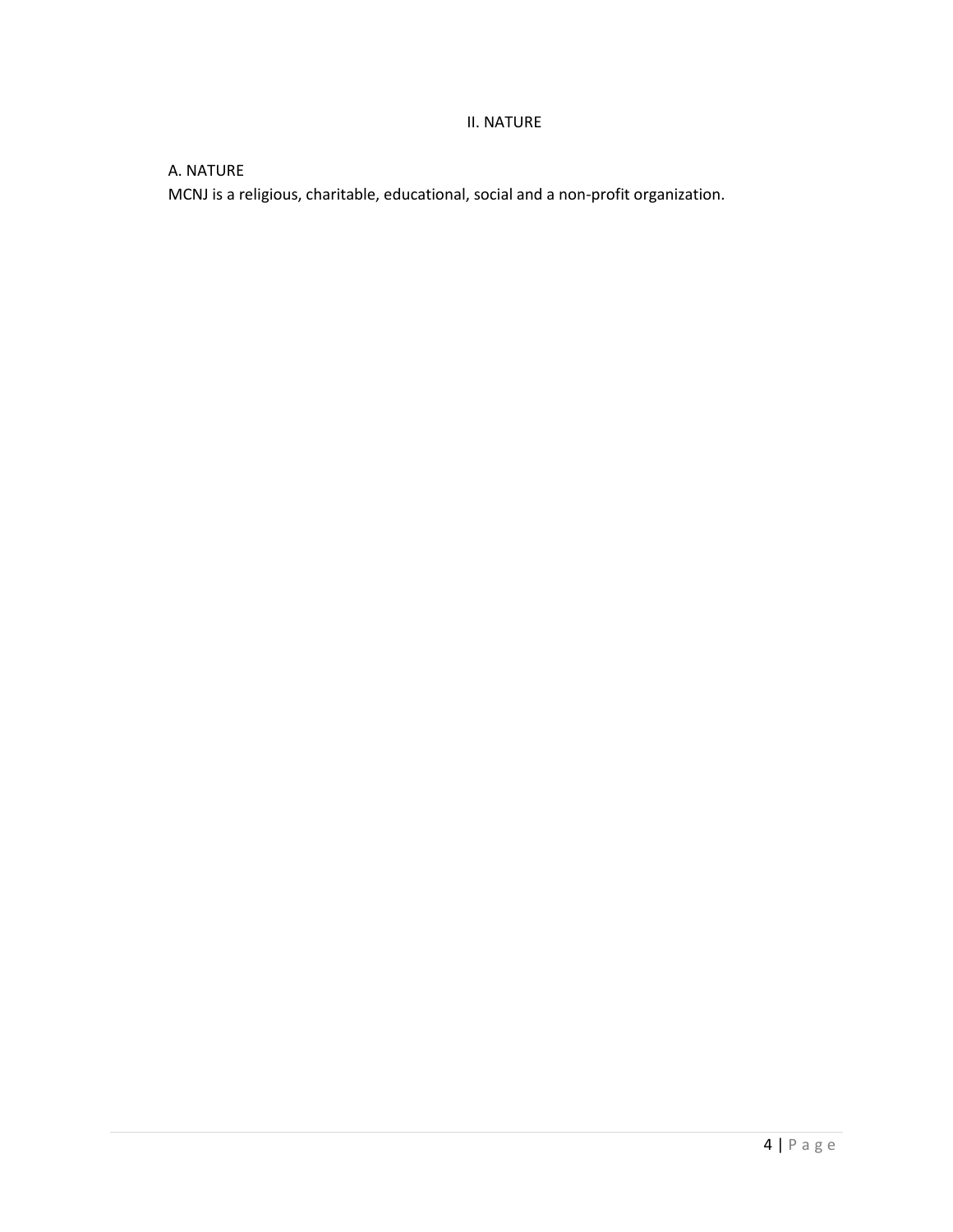### III. OBJECTIVE

### A. GENERAL OBJECTIVES:

1. MCNJ was created with the sole purpose of exalting the name of Allah through the concept in the Quran and the tradition of Prophet Muhammad (PBUH). MCNJ will follow the Sunni Shariah. MCNJ is established to teach the Muslims, especially the Muslim Children comprehensive knowledge and practice of Islam. All proceedings of MCNJ including the medium of instruction at the school shall be in English.

2. To promote goodwill, tolerance, unity, friendship and understanding to strengthen the fraternal bonds among Muslims of Middlesex County and bordering counties and states. 3. To promote interfaith dialogues in order to enhance understanding of Islam and to improve relations between Muslims and people of other faiths.

4. To educate the Muslims and non-Muslims in the community.

5. To carry out Dawa activities among Muslim and non-Muslims

### B. SPECIFIC OBJECTIVES:

1. To organize programs to engage Muslim youth in the activities of the Center and to develop their leadership skills.

2. To organize Tafsir-ul-Quran for adults and intergenerational discussion programs, such as family study circles

3. To establish a full time school for Academic and Islamic studies.

4. Manage daily activities of the places of worship which MCNJ currently owns and/or plans on acquiring.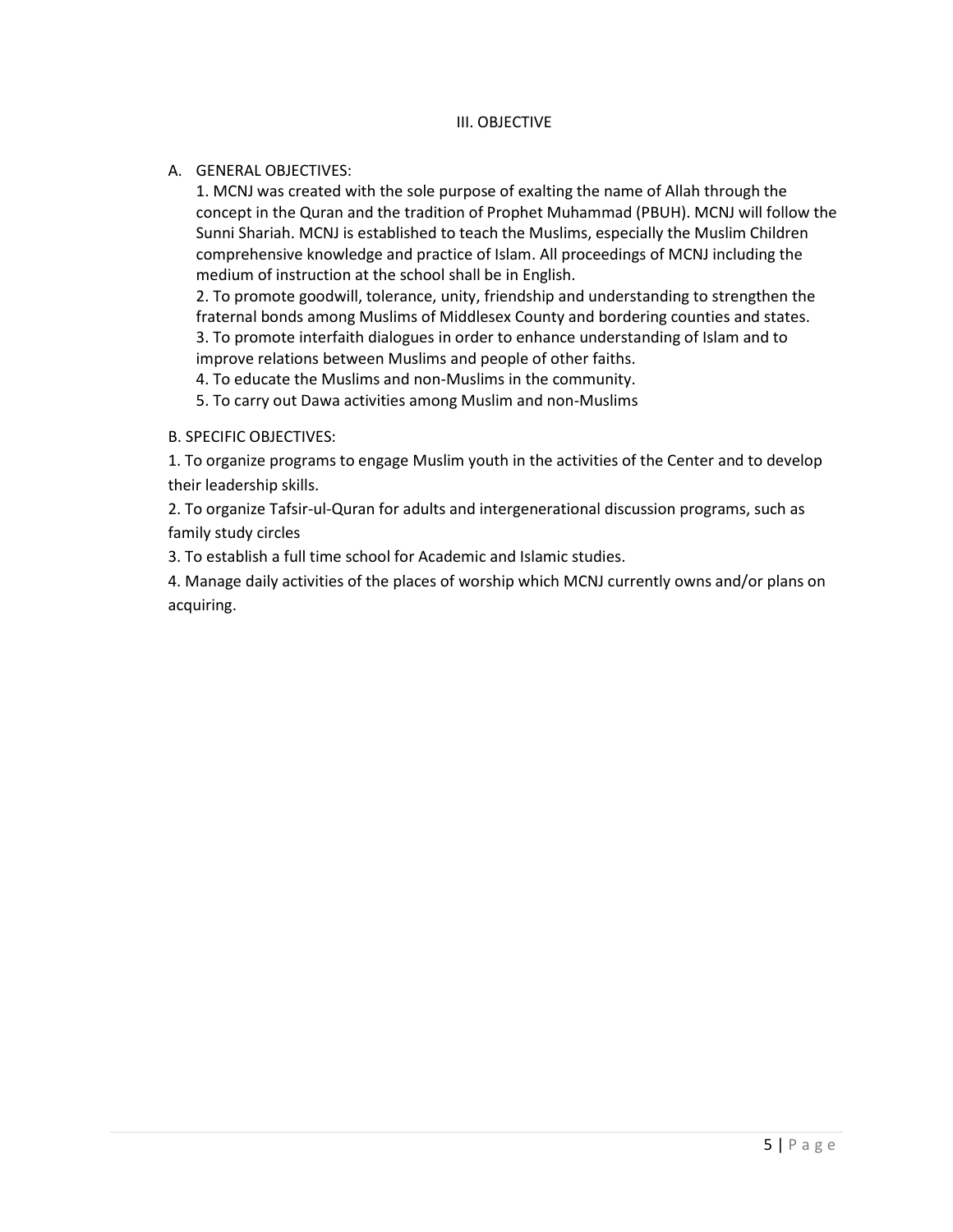# IV. SPECIFIC ACTIVITIES

# **A. ACTIVITIES**

The activities of MCNJ shall be directed towards achieving its objectives. The overall activities, not necessarily limited to the following shall be:

# **1. Education:**

- a. Develop Quran, Hadith, Tafseer and Tajweed classes
- b. Establish full time Islamic school

c. Foster educational program for the individual families, and communities so that they can learn about Islam and Arabic, the language of Quran. Such programs will be based on the Quran, the tradition of Prophet Mohammad (PBUH) and the Shariah.

d. Establish youth and adult literacy programs

e. Expand the current Sunday school and evening Quran school

# **2. Relations**

- a. Establish an Inter-faith committee
- b. Promote good relations among Muslims, between Muslims and people of other faith
- c. Promote harmony and reach out to other faiths through open houses and interfaith meetings
- d. Respect other schools of thought and practices in accordance with Shariah.
- e. Provide a forum where the community can bring problems for resolution
- f. Work with other Islamic Centers both regionally, nationally and internationally

# **3. Growth**

a. Acquire properties and real estate to accomplish the above.

b. Grow the community through membership drives. Attract and maintain new members within the community

- c. Expand current facilities by acquisition of adjacent properties to current MCNJ properties
- d. Maintain current facilities on behalf of the community needs

# **4. Financing**

a. Plan and conduct regular fundraising activities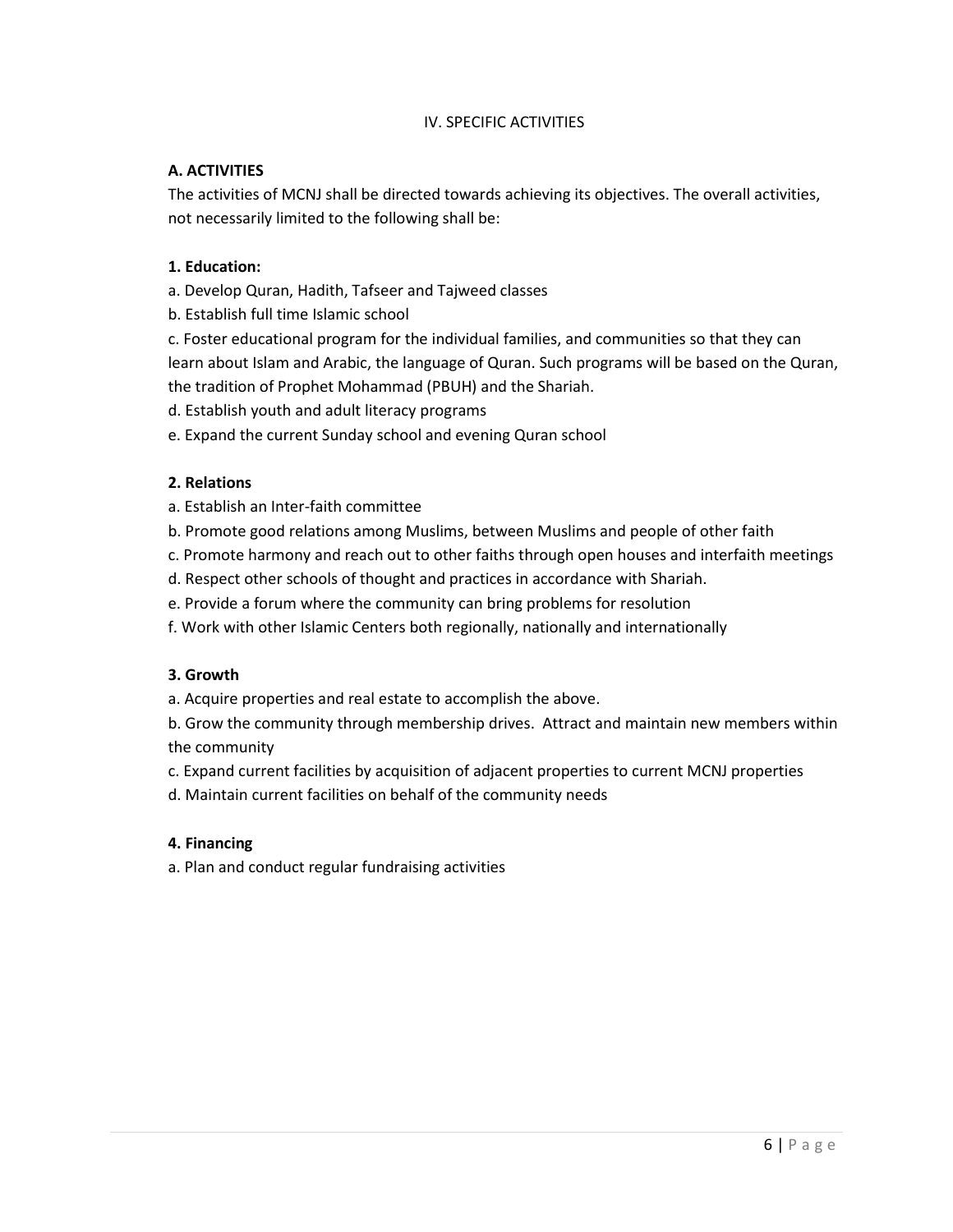# **V. MEMBERSHIP**

# A. MEMBERSHIP

1. Any Muslim eighteen (18) years of age and older accepting the objectives of MCNJ and the provisions of this Constitution (and By-Laws) shall be eligible to become a member of MCNJ by applying for membership, paying the membership dues and abiding by the Islamic values which is part of this Constitution.

2. There shall be following four categories of regular members:

i. Family Membership (Husband and wife with one vote each)

ii. Individual Membership

iii. Lifetime membership: Anybody who contributes \$5,000 during a 12 month period will automatically entitled to a lifetime membership

iv. Honorary member

3. Eligibility Requirements for Members

a. Shall be a Muslim, 18 years of age or over, on the date of filing the Application for Membership

b. Shall concur with the Mission, objectives of the center and abide by its constitution and bylaws as amended from time to time

c. Shall file the prescribed membership application latest by September 30 of each year and pay for a full year's membership fee as determined by the Majlis for that year, but no later than December 31 of the same year to be eligible for voting rights during the following year.

d. The applicant shall certify on the application form that his/her membership has not been terminated for cause by any Islamic Center and he/she is not under any criminal indictment

e. All new applicants for membership are required to provide at least one (1) reference from a current MCNJ member

### **B. VOTING:**

1. Only Members for 6 months shall have the right to be the part of the General Body, and 1 year to become a Shura member, hold office and be eligible to vote.

2. Please refer to Section VI for qualifications to hold office

3. A paid member shall be eligible to vote in the general elections, on amendments to the MCNJ constitution and on any other issues brought to vote according to the rules and procedures outlined in the MCNJ constitution and bylaws.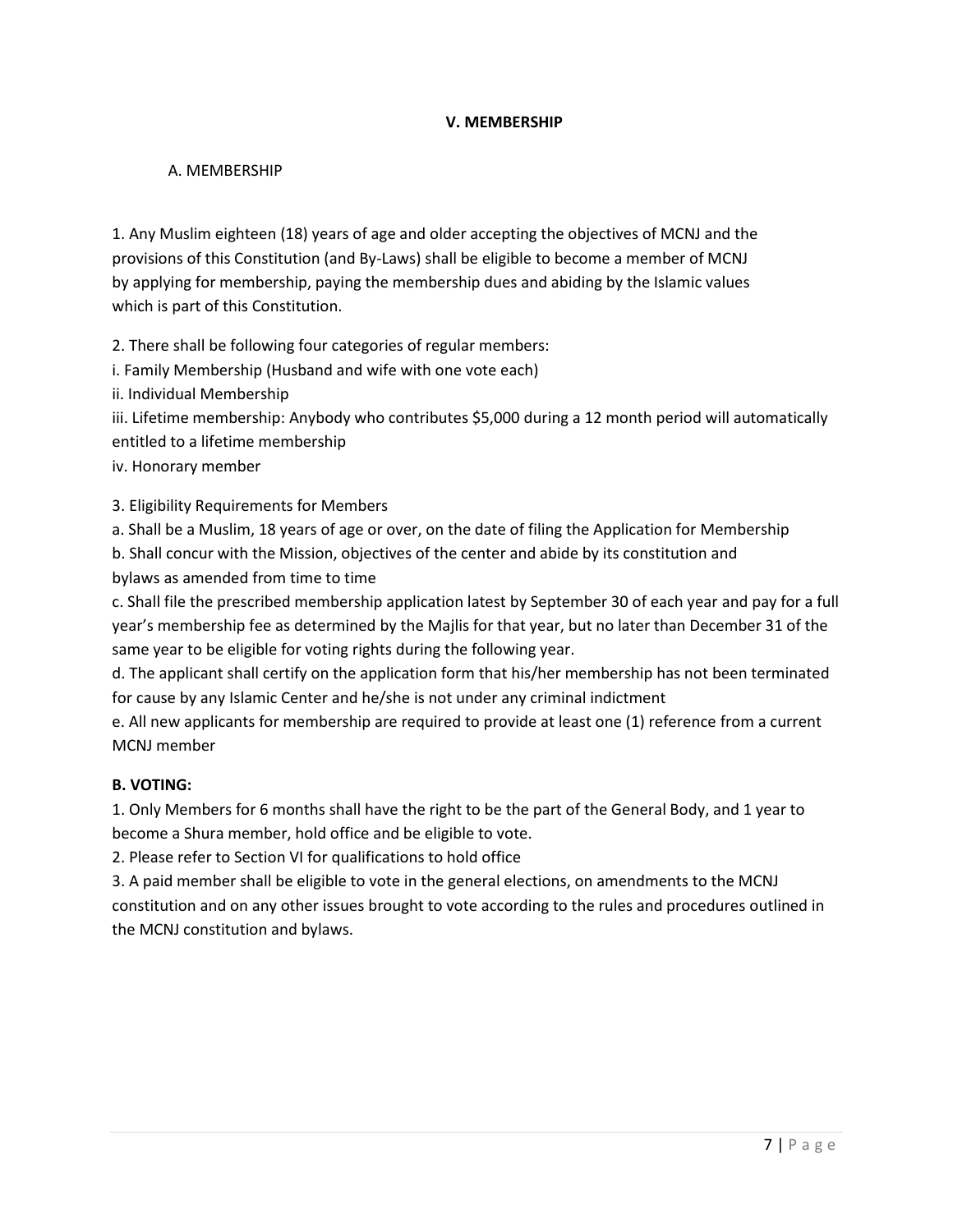4. Every member is entitled to a single vote. Family membership means one vote for each husband and wife. The voting right is personal, individual and non-transferable. Proxy votes are not allowed

5. All members are entitled to the same rights and privileges

6. A member shall receive by e-mail, timely notifications, minutes of General Body meetings, newsletters, audited financial statements, committee reports, proposed amendments, other issues, and communications of all other activities and functions of MCNJ

7. HONORARY MEMBERS: the Majlis may designate as honorary members certain outstanding individuals in the community who have provided support and/or valuable services to MCNJ.

Recommendations for such designation may be made by any member of MCNJ.

Honorary members are not entitled to vote.

# **C. DUES**

The Majlis (BoT and Shura) will determine the membership dues.

# **D. REJECTION**

The Majlis shall have the right to reject an application, if it believes the membership of such a person is against the interest of Islam and MCNJ. The rejected applicant will have the right to appeal to the BoT.

# **E. PRIVELEGES**

Failure to pay the membership dues may result in the loss of all membership privileges. The payment of outstanding dues shall immediately restore all membership privileges.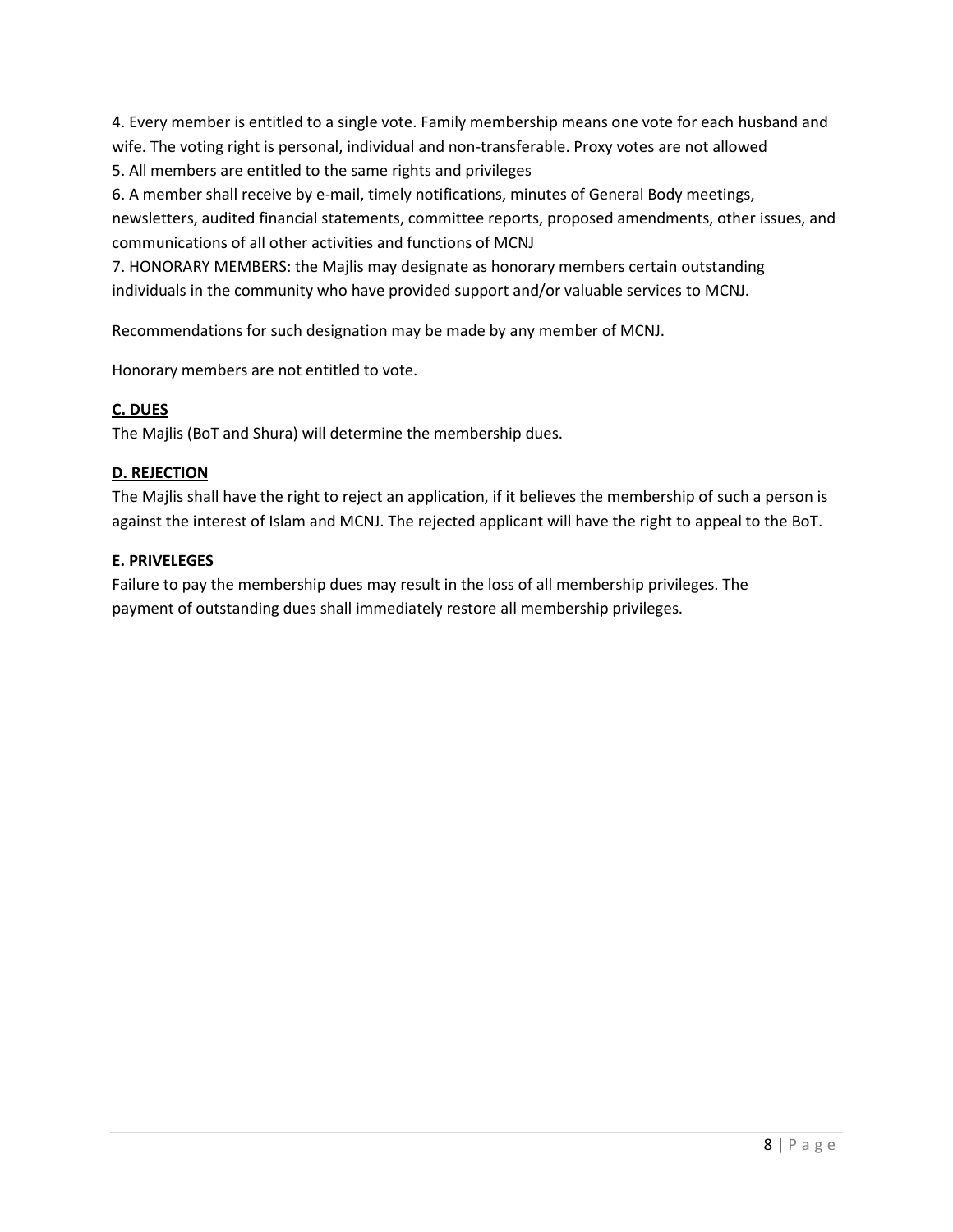# **VI. STRUCTURE AND ORGANIZATION**

# **A. STRUCTURE**

The organizational structure of MCNJ will be in the following ascending order:

- A. Participants—General public; (members/nonmembers)
- B. General Body/ Paid Membership
- C. Majlis
- D. Shura
- E. Executive Council (Office Bearers)

### **1. PARTICIPANTS**

Participants/General public includes all registered paid/unpaid members and nonmembers.

### **2. GENERAL BODY**

The General Body will comprise of all the eligible paid Registered Members.

### **3. MAJLIS-E-ALA**

- 1. The Majlis will comprise of the BoT and the Shura
- 2. The Shura will consist of the 13 elected shura members and 1 secretary of women affairs

# ELECTED Majlis-e-Ala (Total 19)

- The current number of Majlis will be 19. This number may be expanded or contracted as needed.
- All Shura members shall be elected by the General Body

# **Board of Trustees- (7) (Elected Five + 2 Ex Officio)**

- 1. President (Ex Officio)
- 2. Vice president (Ex Officio)
- 3. \_\_\_\_\_\_\_\_\_\_\_\_ (Trustee)
- 4. \_\_\_\_\_\_\_\_\_\_\_\_ (Trustee)
- 5. \_\_\_\_\_\_\_\_\_\_\_\_\_\_ (Trustee)
- 6. \_\_\_\_\_\_\_\_\_\_\_\_ (Trustee)
- 7. \_\_\_\_\_\_\_\_\_\_\_\_\_\_\_\_\_ (Trustee)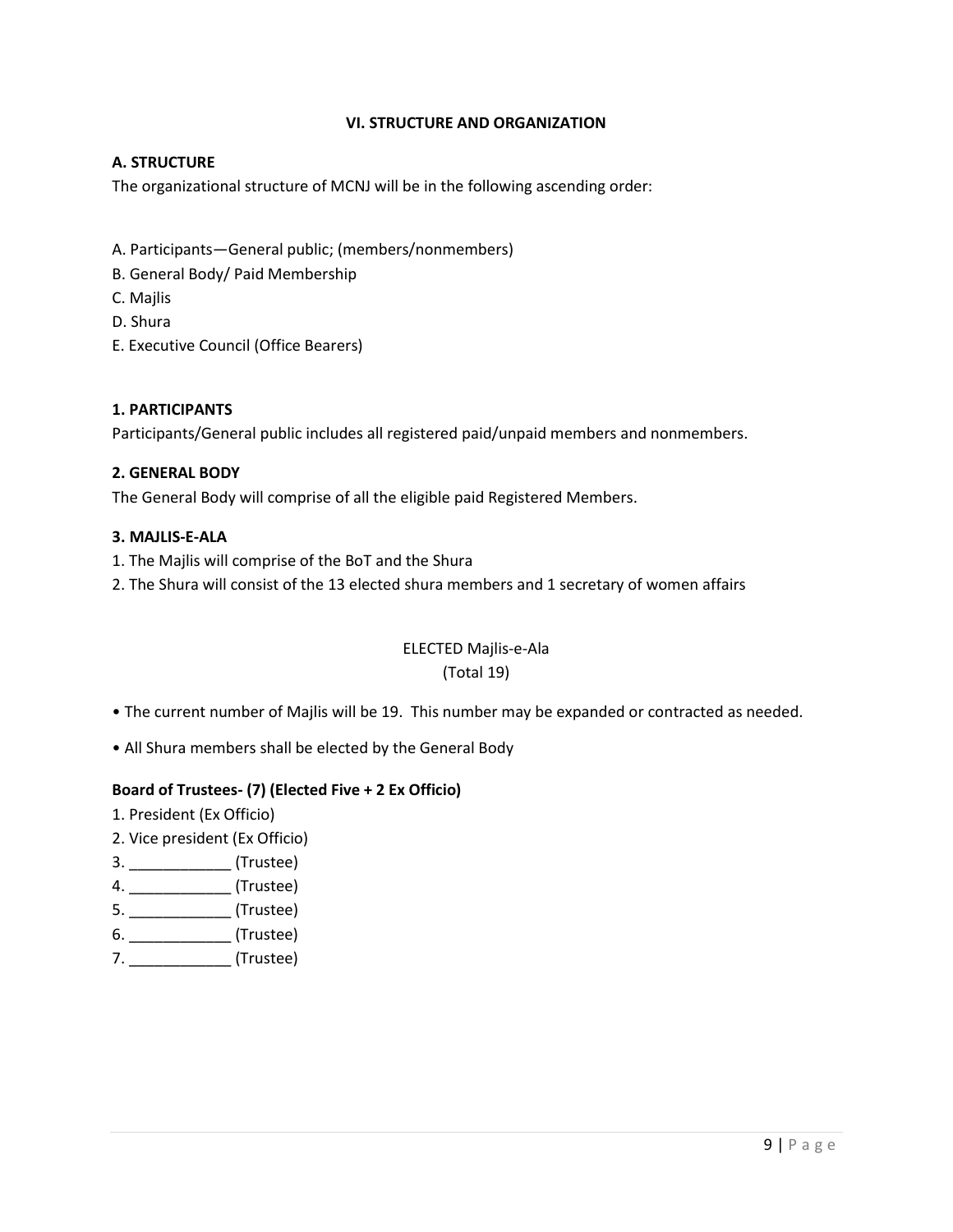# **Shura - (14 – All Elected)**

# **Office Bearers – 5 (Elected)**

- 1. President (Ex Officio Trustee as well)
- 2. Vice President (Ex Officio Trustee as well)
- 3. General Secretary
- 4. Treasurer
- 5. Secretary of Sisters' Affairs (Ex-Officio Shura Member)

| $6. \underline{\hspace{1.5cm}}$                                                                                                                                                                                                                                                                                                                              |  |
|--------------------------------------------------------------------------------------------------------------------------------------------------------------------------------------------------------------------------------------------------------------------------------------------------------------------------------------------------------------|--|
|                                                                                                                                                                                                                                                                                                                                                              |  |
| $8. \underline{\hspace{1.5cm}}$                                                                                                                                                                                                                                                                                                                              |  |
| $9. \underline{\hspace{1.5cm}}$                                                                                                                                                                                                                                                                                                                              |  |
| $10. \begin{tabular}{l} \hline \rule{0.2cm}{0.1cm} \rule{0.2cm}{0.1cm} \rule{0.2cm}{0.1cm} \rule{0.2cm}{0.1cm} \rule{0.2cm}{0.1cm} \rule{0.2cm}{0.1cm} \rule{0.2cm}{0.1cm} \rule{0.2cm}{0.1cm} \rule{0.2cm}{0.1cm} \rule{0.2cm}{0.1cm} \rule{0.2cm}{0.1cm} \rule{0.2cm}{0.1cm} \rule{0.2cm}{0.1cm} \rule{0.2cm}{0.1cm} \rule{0.2cm}{0.1cm} \rule{0.2cm}{0.1$ |  |
| 11.                                                                                                                                                                                                                                                                                                                                                          |  |
| 12.                                                                                                                                                                                                                                                                                                                                                          |  |
| 13.                                                                                                                                                                                                                                                                                                                                                          |  |
| 14.                                                                                                                                                                                                                                                                                                                                                          |  |

### **B. ORGANIZATION**

### **1. GENERAL BODY**

### a) Make Up

All paid Eligible Members of MCNJ shall constitute the General Body.

### b) Meetings

The General Body shall meet four times each year to review Operations and various reports by the Shura and to approve any major decision.

Special meetings may be convened as and when required.

### c) Quorum

There is no quorum requirement for the general body meetings.

d) Decision

In all matters, decision of the General Body shall be made by a simple majority vote.

#### e) Special Meetings

The General Body shall be summoned to hold special meetings whenever necessary on the recommendation of the Majlis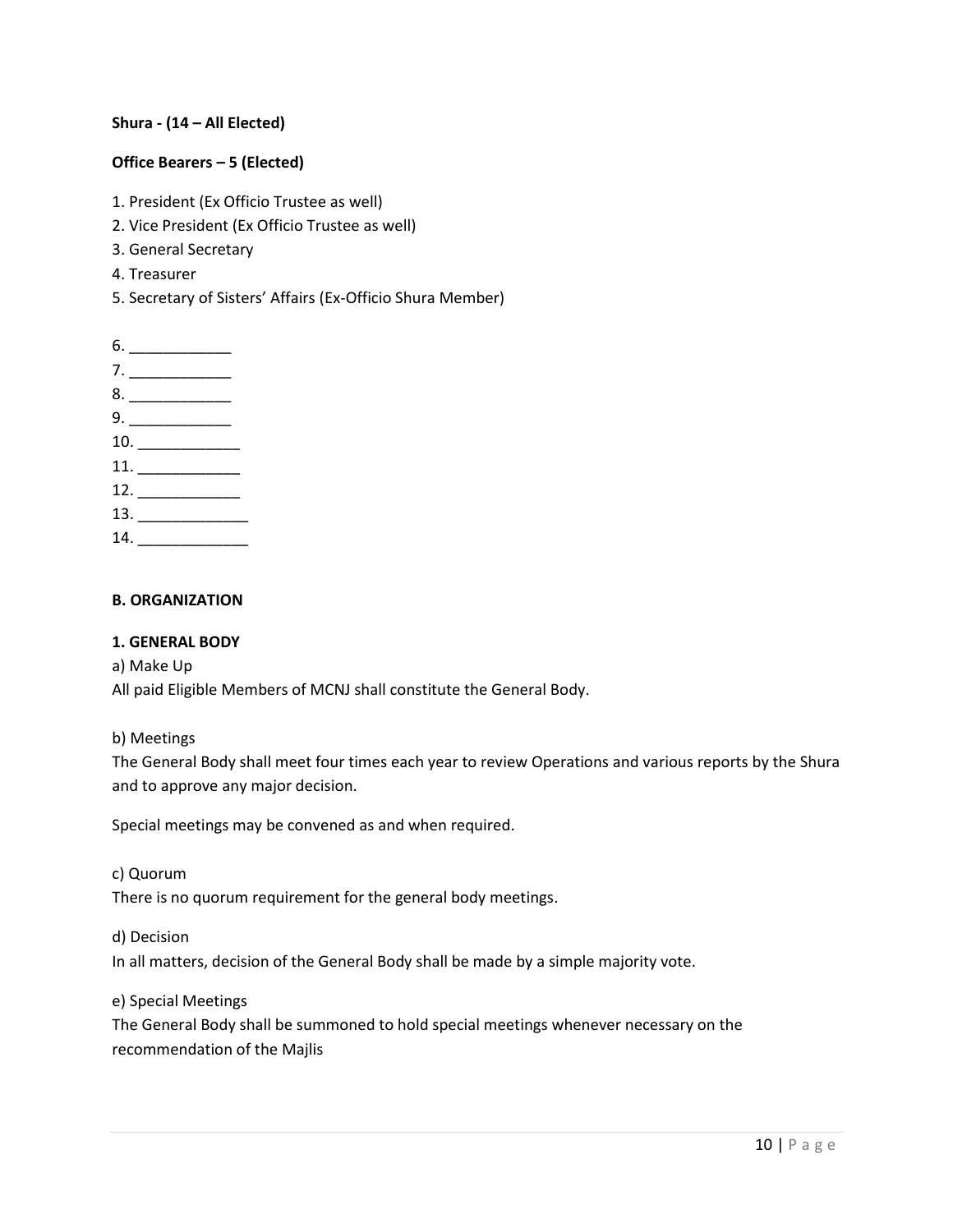# **2. MAJLIS-E-ALA**

A. Board of Trustees

### Makeup

The BoT shall consist of 5 members; which will be selected/nominated/elected by the Shura. The President and Vice President when elected will become Ex Officio and 6<sup>th</sup> and 7<sup>th</sup> members of the BoT.

Vice President will be the secretary of BoT.

### **Chairperson**

The Chairperson of the BoT should be able to provide Islamic leadership to MCNJ.

### **Eligibility**

A trustee shall be selected from the following: Majlis-e-Shura or from General Body All members of the BoT shall fulfill eligibility requirement as set forth in the Constitution.

### Term Limit

Normally a Trustee will Not serve more than 2 consecutive terms. The third term will have to be approved by the Majlis before being eligible for reelection for a consecutive term.

### Duties of Chairperson

The BoT shall appoint a Chairperson from among themselves, who will chair the BoT until the next election or until the BoT decide among themselves. The Chairperson can summon and shall preside all Majlis and BoT meetings.

### Time Between Meetings

The BoT shall meet as often as necessary but the interval between two (2) meetings shall not exceed two (2) months. Failure to attend three (3) consecutive meetings without prior written notice and a reason not acceptable to two third (2/3rd) majority of the BoT can result in the termination of membership of a Trustee. The Chairman of the BoT as well as the President of MCNJ can summon special meeting of board of trustees at any time.

### **Resignation**

Any Trustee may resign at any time by giving a written notice to the Chairman BoT, with a copy to the President and General Secretary of the Shura. The resignation shall be considered in the special meeting of the Majlis within thirty (30) days of the resignation date.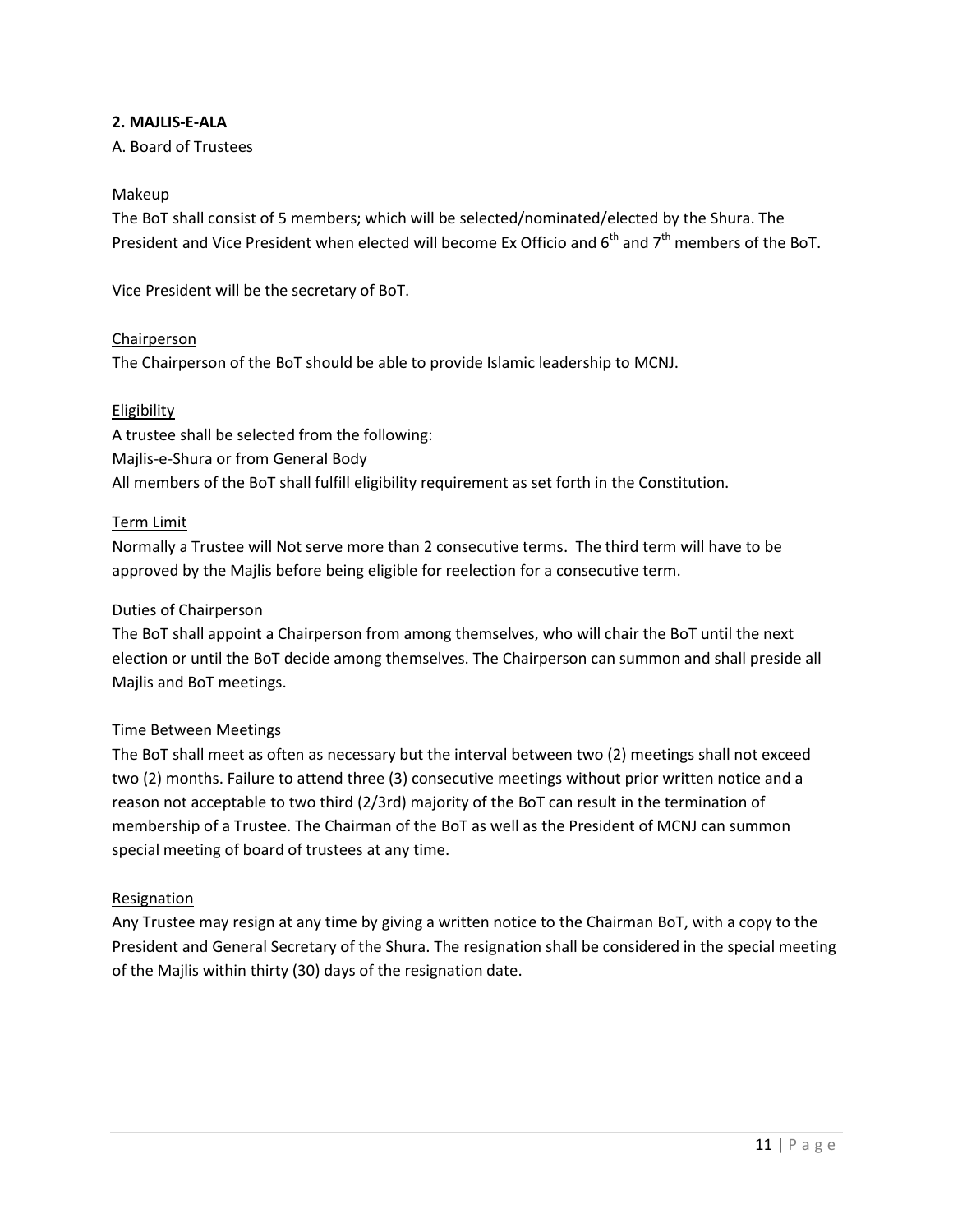# Decision

At any meeting of the BoT, Four (4) Trustees shall constitute a quorum. A simple majority vote shall be required for arriving at a decision in the meeting. In the absence of a quorum, a second meeting shall be summoned within fifteen (15) days. If the BoT fails to have a quorum for the second time, then a special meeting of the Majlis shall be called.

### Filling Vacancies

The BoT shall not fill any vacancy created during the term. The Majlis will fill any vacancy created during the term by appointment. Any vacancy so created must be filled within sixty (60) days or before the next meeting of the BoT whichever comes first.

### B. SHURA

# Makeup

The Shura shall consist of 13 shura members and 1 secretary of women affairs. From these 13 shura members following 4 office bearers will be elected for a 2-year term by the Majlis. Secretary of Women Affairs will be elected by the paid registered women members of MCNJ for a two year term. :

- 1) President
- 2) Vice President
- 3) General Secretary
- 4) Treasurer
- 5) Secratary of Women Affairs (ex-officio Shura member)

### **Eligibility**

All members of the Shura shall fulfill the eligibility requirement as set forth in the Constitution. A special exemption to this eligibility requirement can be waived if a Muslim Scholar or a Muslim of Exceptional qualification relocates to our area and is considered an asset to the Community by the Shura and approved by a simple majority vote. Then only such an individual may be nominated to Shura.

### More Than One Person In A Family

Only one person in a family can hold one executive position.

### Holding More Than One Position

No one member can hold more than one position in the Shura.

### The President

The President should be able to provide Islamic leadership to the Muslim Community. Refer to the duties of the President.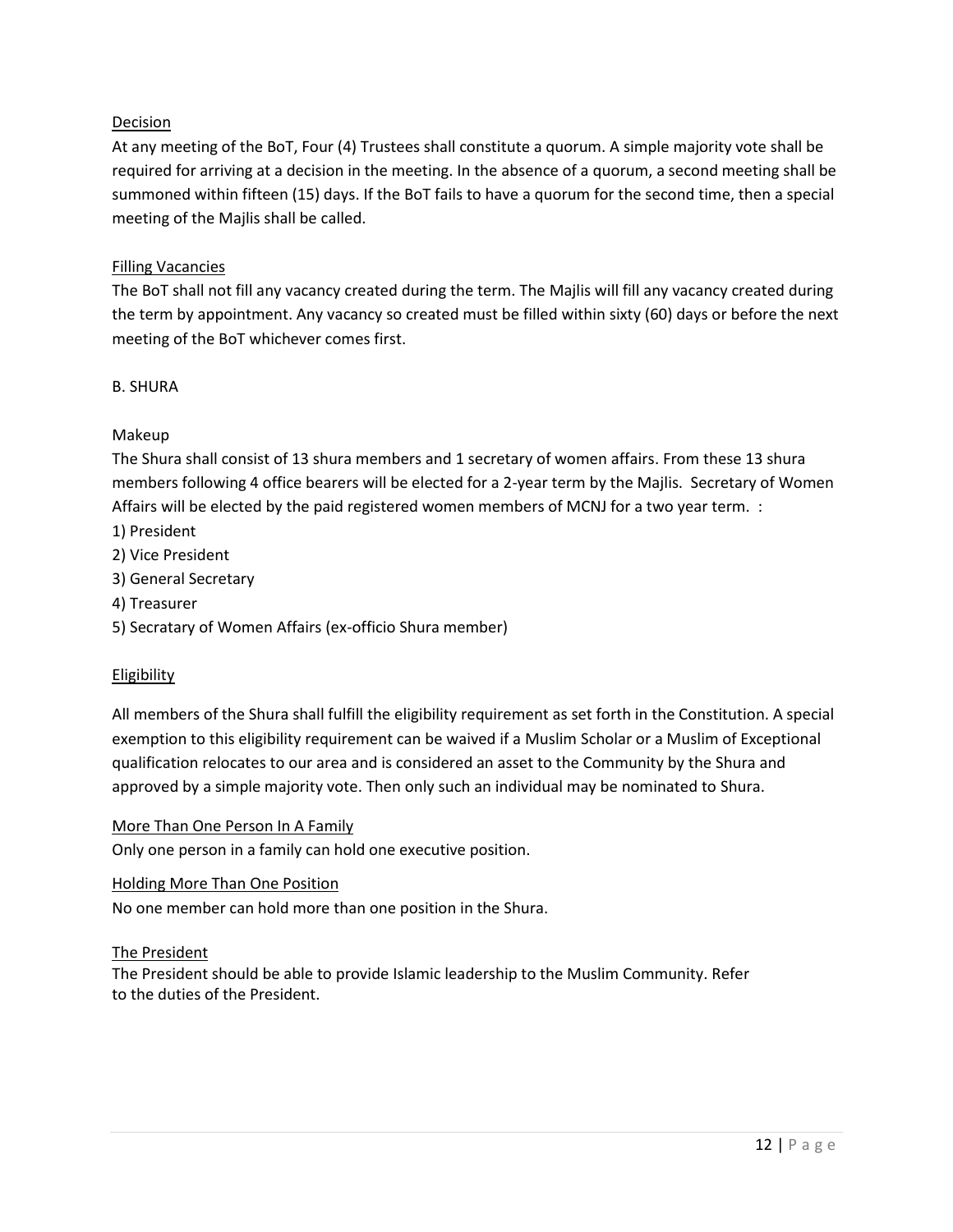### Term Limit

All members of Shura shall be eligible for a maximum of two (2) term.

However Majlis may approve by simple majority vote some exceptional candidate for a third term as a special case.

Elections shall be held every two years. During each election, 30% members of the Shura will be replaced. The 30% oldest serving members of Shura will automatically vacate their positions for the new inductees.

### Appointments

The Office Bearers shall be elected by the Majlis every 2 years. The office bearers may be appointed for a maximum of two (2) terms.

### Sub-Committee

The Shura meeting shall be chaired by the President, or by the Vice President in his absence. Other Ad-hoc and permanent -Committees shall be formulated whenever necessary by the approval of the Shura. A Trustee may be appointed to a sub-committee in consultation with Chairperson of BoT, such a trustee will automatically become Chairperson of this sub-committee. The Chairperson of such auxiliary Sub-Committee shall be responsible to the President.

The Shura will also include a sister who will serve as the elected secretary of Sisters Affairs. The term of this position shall be of two (2) years and will be eligible for a maximum of 2 terms.

### Timing of the Meeting

The Shura shall meet at-least once every month or sooner if necessary. The General Secretary (or Treasurer) shall maintain proper minutes of any meeting.

### Failure To Attend Meetings

All members must attend at least 75% of all meetings within a 12 month-period. Any member of the Shura who fails to attend two (2) consecutive meetings of the Shura without a valid reason (sickness and death in close family) shall be issued a "show cause notification."

If the behavior continues and a second such notification is issued then the matter shall be referred to the Shura for corrective action and due process, which may lead to the termination of the member from Shura.

The names of defaulters shall be put up to Majlis for termination from Shura by the MCNJ General Secretary who is responsible for maintaining the members' attendance.

### Decisions

A simple majority vote of the Shura members present at any of its meetings shall be required for arriving at a decision provided the quorum requirements have been met.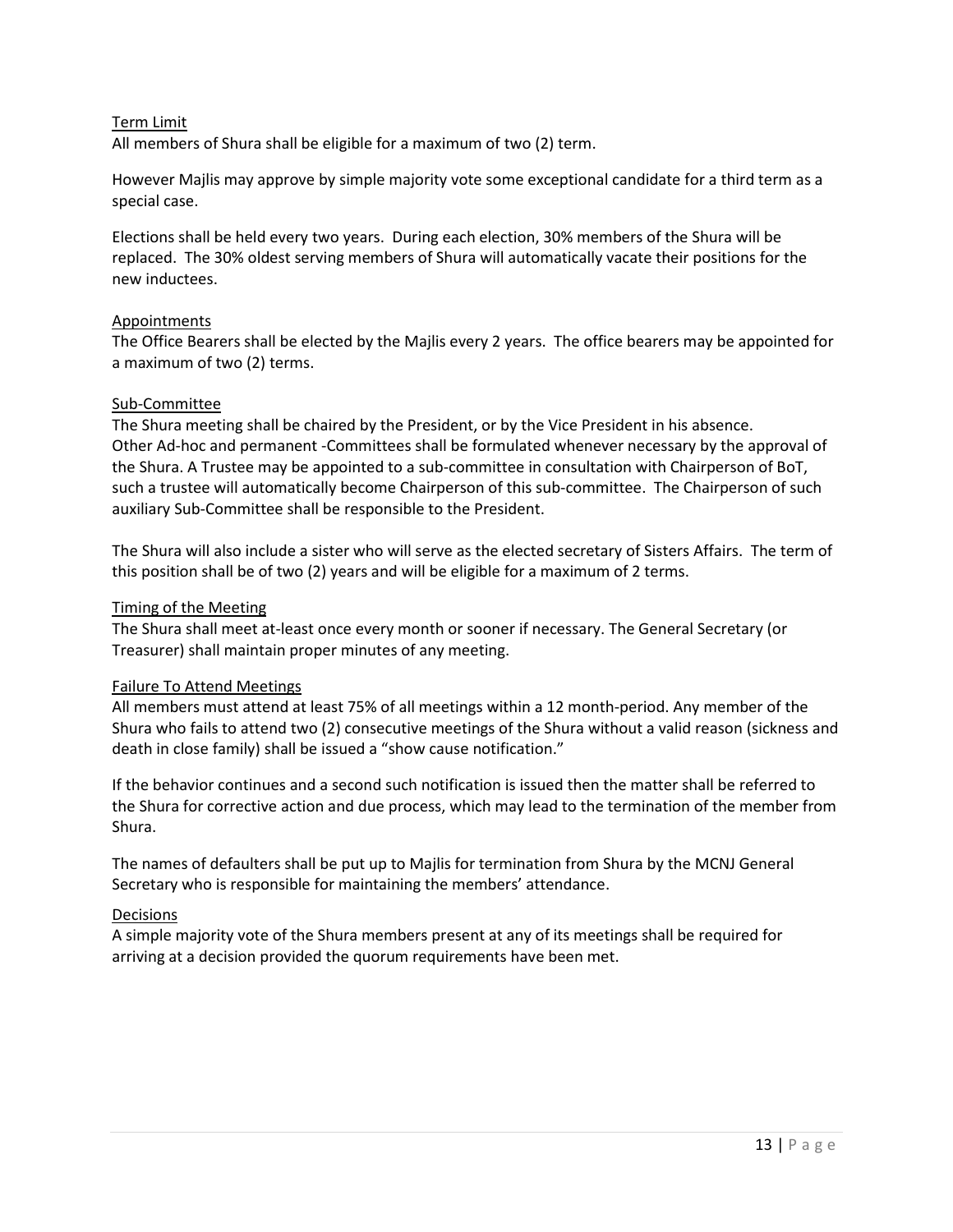### Absence of Quorum

70% members of the Shura shall constitute the quorum.

In the absence of a quorum, a second meeting shall be called within fifteen (15) days. If the Shura fails to have a quorum for the second time, a special meeting of the Majlis will then be called.

The Shura will have separate meetings from the BOT and vice-versa unless agreed upon.

# **MCNJ Islamic Sunday School (MCNJISS)**

Sunday School or InshaAllah a fulltime School will function under the umbrella of MCNJ. However, dayto-day Operation of the school(s) will be supervised by Principal, Vice Principal and the School Administration.

School will have proper guidelines and procedure for day-to-day functioning of the school.

School will maintain their account which will be periodically audited by MCNJ.

The Principal will be appointed as per the guidelines set forth in the "MCNJ Islamic Sunday School – Guidelines."

**MCNJ Islamic Sunday School Board** will be created as per the guidelines set forth in "MCNJ Islamic Sunday School Guidelines."

Majlis will continue to review these guidelines and may make improvements in the "Guidelines" as they deem necessary with the consultation of the School Board.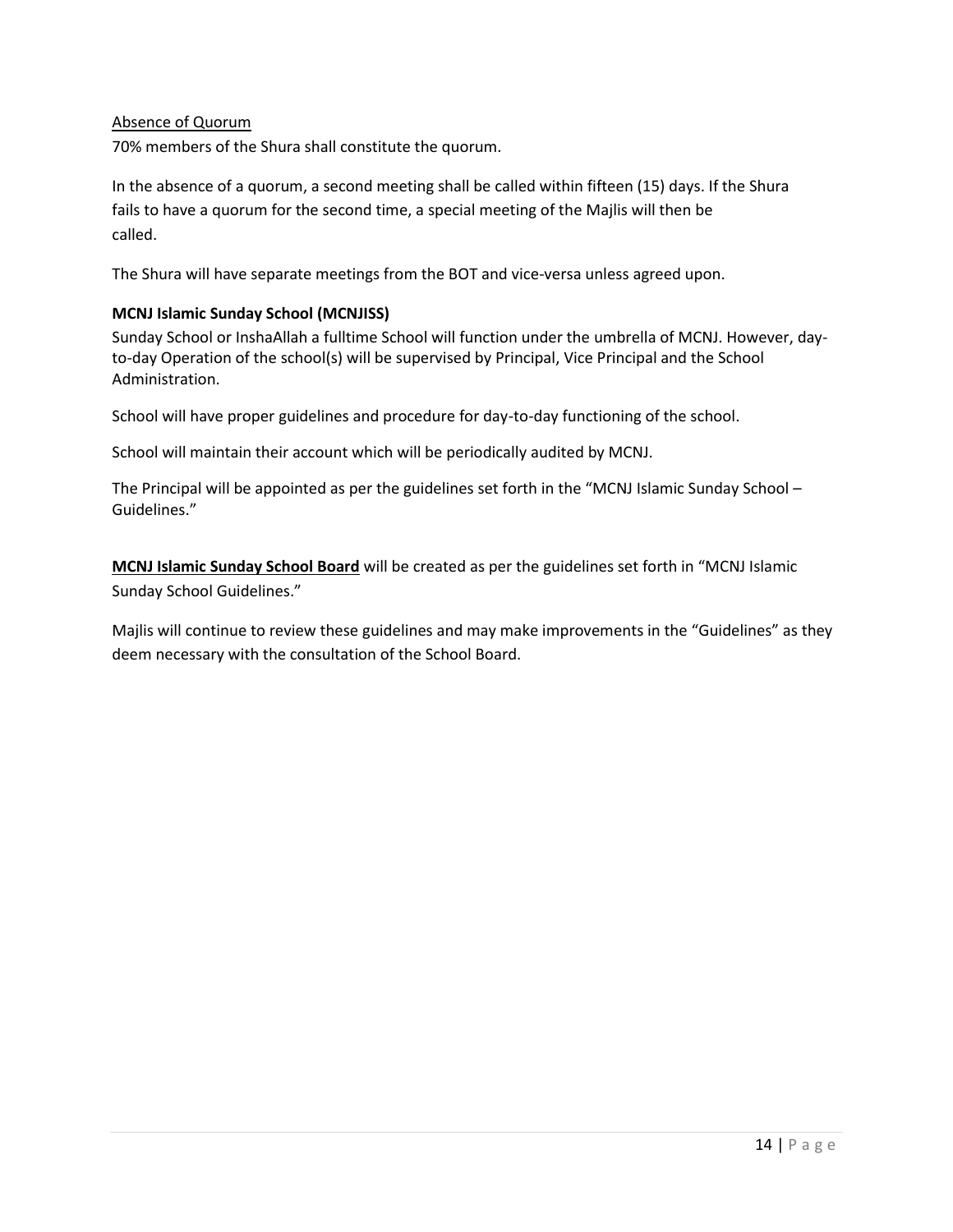# **VII. JURISDICTION AND AUTHORITY**

### **A. MAJLIS-E-ALA**

### Final Authority

Day to day decisions will be made by office bearers and the Executive Committee by a majority vote.

Shura will be the next higher decision making body by a simple majority vote.

Majlis will be the next higher authority and is empowered to decide by itself or override the decision by Shura with a simple majority.

In case of a stalemate or indecision in Majlis, BOT will have the authority to call a General Body meeting to make the decision or they may convene a special BOT meeting and make decision by a simple majority vote. Their decision is binding on all concerned.

Under normal conditions, the General Body is the final authority within the confines of the Constitution.

### Chairperson

The Chairperson of the Board of Trustee shall also be the Chairperson of the Majlis.

### Meetings

The Majlis shall meet whenever necessary and General Secretary shall maintain proper minutes of all meetings.

#### Decisions

All decisions in Majlis shall be arrived at by a simple majority vote.

#### Quorum

At any meeting of the Majlis, 70% members from the Shura and the at least 4 Trustees together shall constitute the quorum. A person may be the member of the BoT and the Shura will be counted as one. This applies to the President and Vice President.

#### Guest Attendance

In some Majlis meetings General Body members could be invited as guests, not to exceed two (2) members per meetings and to attend as an Observer only and not allowed to participate in discussion.

#### **Disciplinary Actions**

Any member of the Majlis who violates the Constitution or the By-Laws, fails to carry out his duties, exceeds his legitimate authority or infringes on the objectives of MCNJ on P.5; Sec III, shall be liable to appropriate action including termination from the Majlis.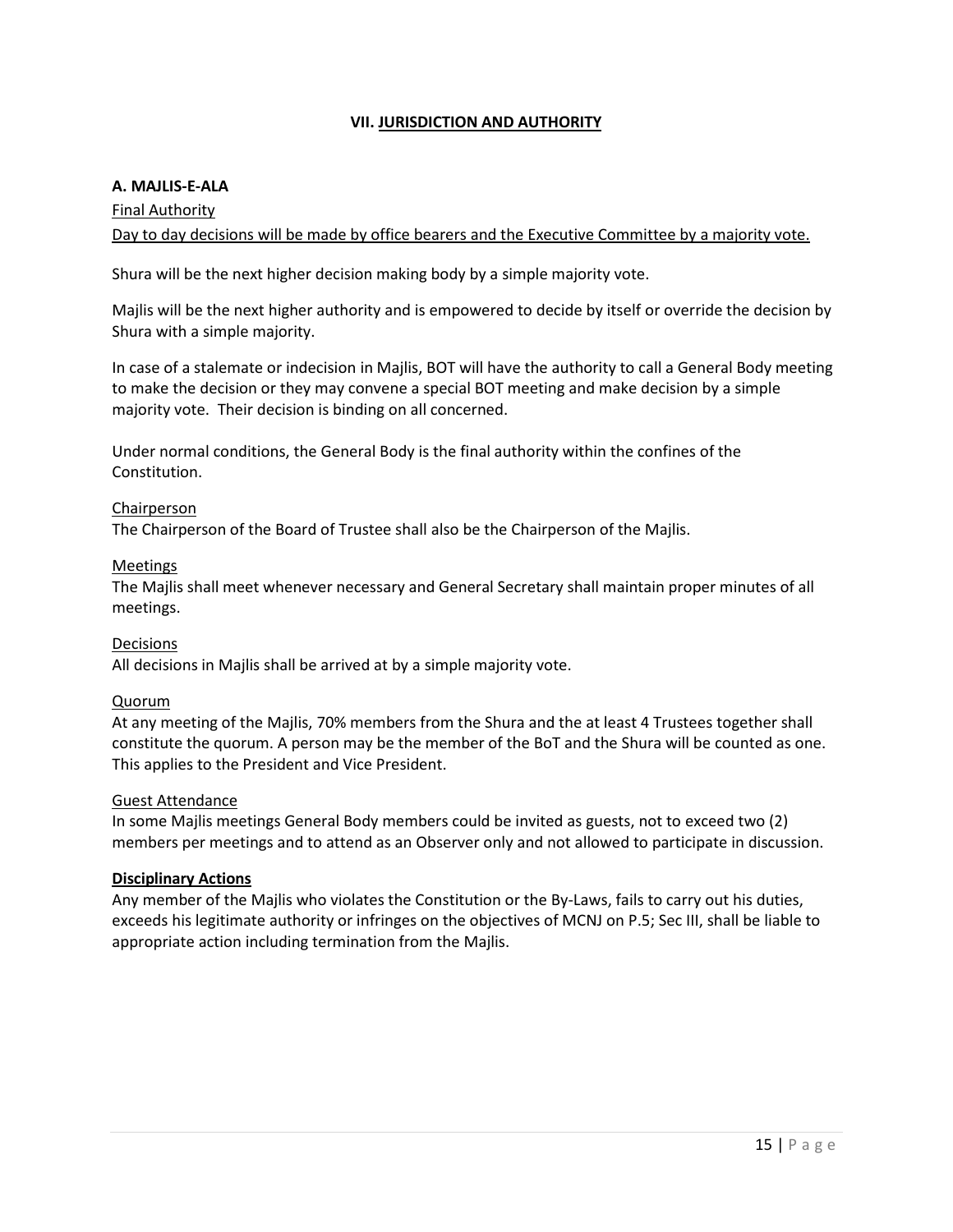# Termination

Any member of the Majlis who shows disruptive behavior or hinders in the function of MCNJ shall be subject to termination by the Majlis on the following grounds:

1. The member has not met the minimum attendance requirements as per the constitution.

2. A member who is disruptive, loud, emotional, or fails to conduct himself/herself in the meeting at the School or at any other places of MCNJ business with other Trustees, members of the Shura or other MCNJ members shall be voted out by a simple majority of the Majlis.

3. A member who routinely declines responsibilities assigned to him or her will be put on notice. Any member who is put on notice more than twice may be considered for termination.

4. Every violation shall be counted and discussed

Process for Termination: Step 1: A warning letter will be issued Step 2: If the offense continues again, the member is terminated.

### **B. BOARD OF TRUSTEES**

### Authority

The BOT shall hold in trust and serve as a custodian of all assets of MCNJ. Trustees will have pro-active commitment in Financial and Constitutional Matters

Trustees will be responsible to ensure that MCNJ constitution is being implemented.

Eligibility The following criteria for eligibility will apply:

a) Muslim

Shall be a Sunni Muslim in his/her daily life in accordance with the Quran and Sunnah, and not involved in any activity that violates the Objectives of MCNJ

b) Legally in USA Shall have a legal status to stay domiciled in USA.

c) Good Standing Shall be an active member in good standing for a period of one (1) year.

d) Service

Should have effectively served MCNJ for a period of one (1) year.

#### e) Willing And Able

Shall be willing and able to perform the duties, functions and responsibilities of the office of a Trustee.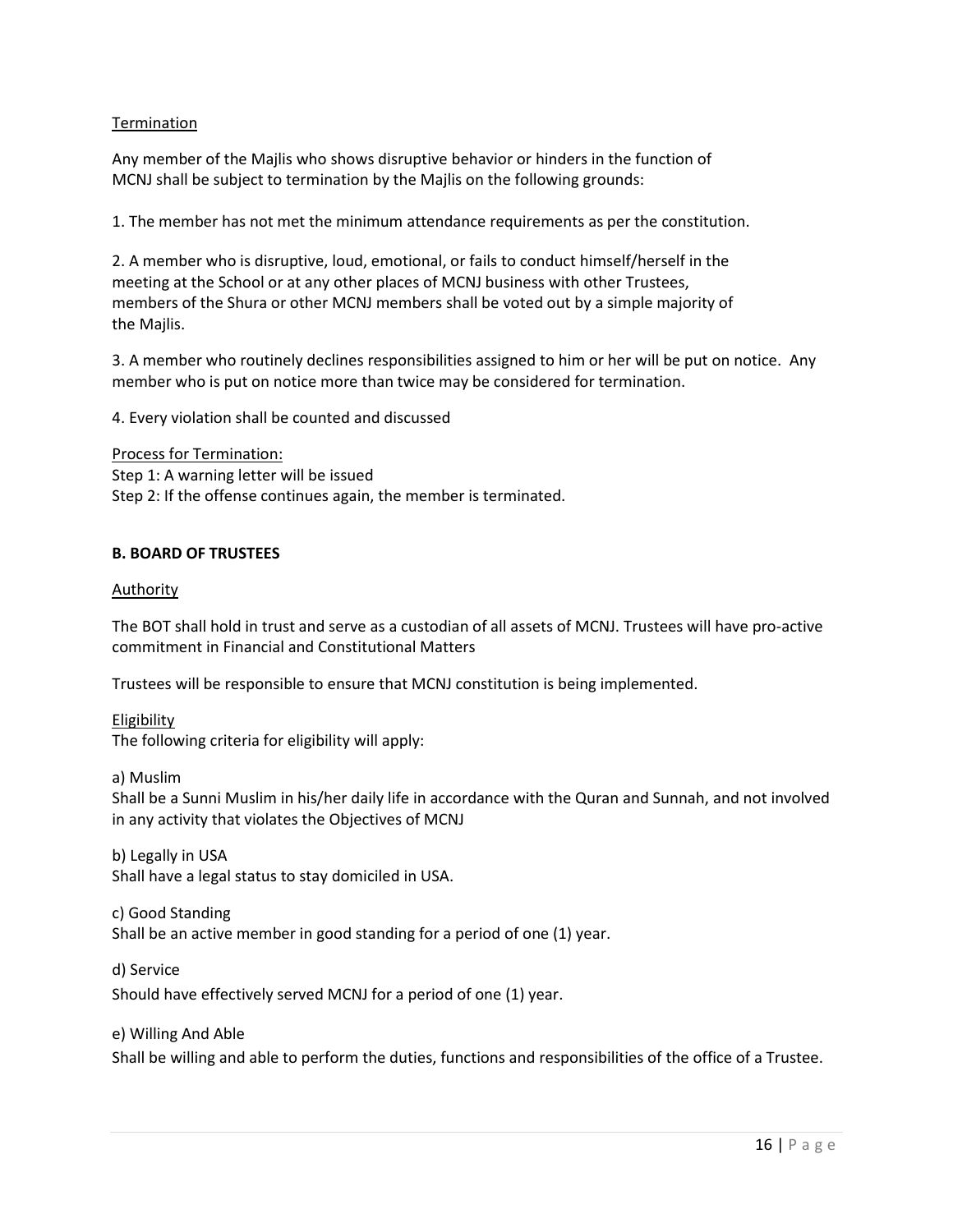f) Relatives Close relatives will be discouraged to be members of BOT

g) Age Shall be of proper age as laid down in the constitution

# h) Endorsement

Shall endorse the Constitution and By-Laws of MCNJ.

# **C. SHURA**

# Authority

The Shura shall operate under the leadership of the President and shall undertake all activities of MCNJ as described on P.6; Sec IV. Office bearers and the Executive Committee will carry out these responsibilities with the cooperation and assistance of the Shura members.

Eligibility The following criteria for eligibility will apply:

# a) Muslim

Shall be a Sunni Muslim in his/her daily life in accordance with the Quran and Sunnah, and not involved in any activity that violates the objectives of MCNJ

b) Legally in USA Shall have a legal status to stay domiciled in USA.

c) Good Standing Shall be an active member in good standing for a period of one (1) year.

d) Service Should have effectively served MCNJ for a period of one (1) year.

e) Willing And Able Shall be willing and able to perform the duties, functions and responsibilities of the Shura members

f) Relatives Close relatives will be discouraged to be members of Shura

g) Age Shall be of proper age as laid down in the MCNJ constitution

# h) Endorsement

Shall endorse the Constitution and By-Laws of MCNJ and is responsible for its implementation

Meeting

For a quorum, 70% of the Shura members are required in all meetings at any time.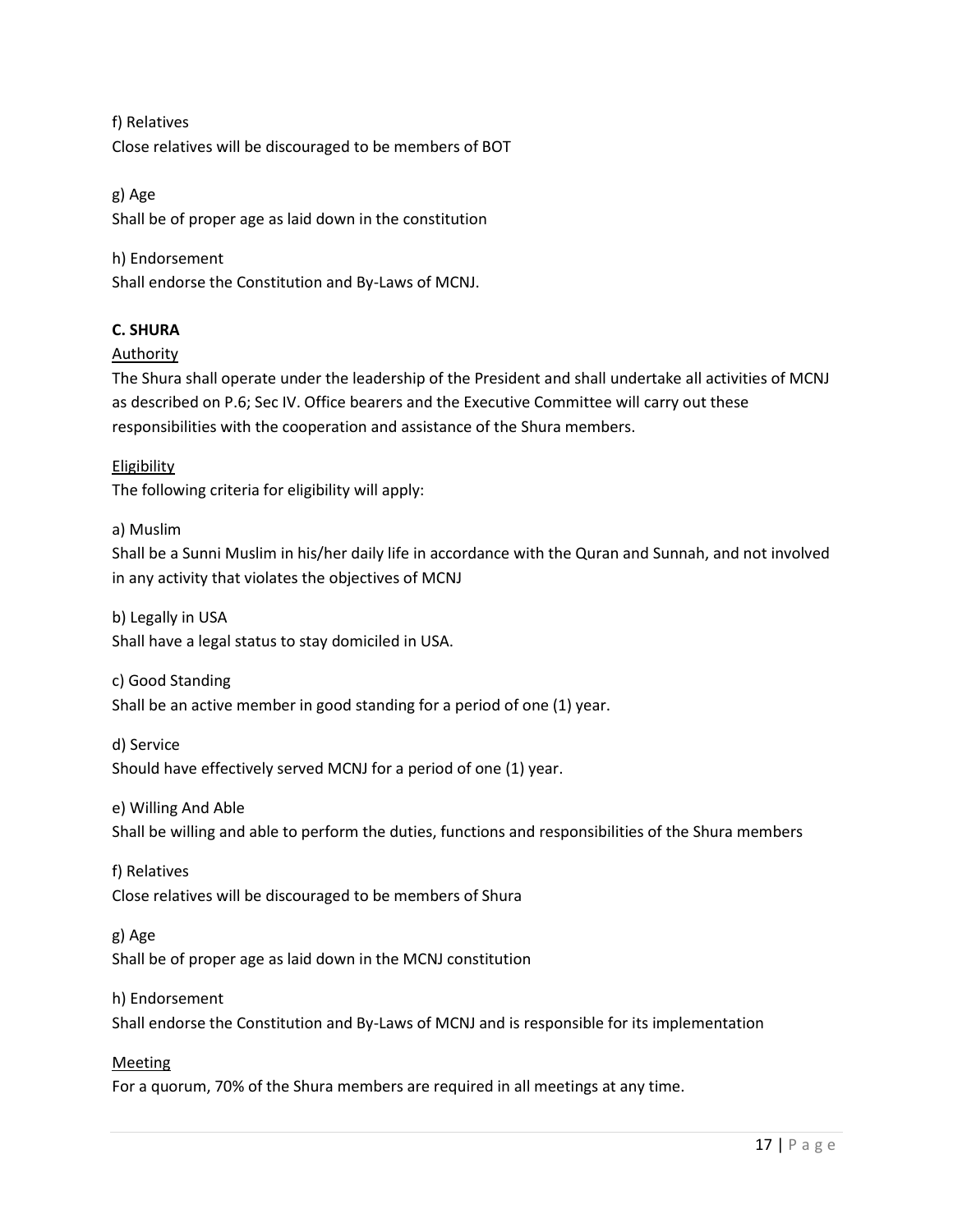### **VIII. FINANCIAL MANAGEMENT AND RESPONSIBILITY**

### **A. COMMITMENTS**

No one shall have the right to make any financial commitments except those authorized by the BOT, the President or any office bearer under authority from the BoT.

### **B. SOURCE OF FUNDS**

The source of the financial resources of MCNJ shall be:

1. Dues and Fees Membership dues and school fees

2. Contributions Voluntary contributions by individuals/ organizations

3. Fund Raising Funds collected at different occasion of Fund Raising activities.

### 4. Donations

Donations will be accepted from all sources provided they do not violate the objectives of MCNJ and the laws of the land.

5. Evening Quran school

### **C. REMUNERATION**

The members of Majlis of MCNJ will not draw any remuneration from MCNJ funds. The school staff, the Imam, Administrator and other permanent/temporary staff may get paid if the financial conditions so permit after approval from the Majlis. The Shura will approve any compensation for any individuals less than \$25,000 per year by a majority vote. Any amounts in excess of \$25,000 will need approval of the Majlis in separate voting sessions.

### **D. FISCAL YEAR**

The Fiscal Year will start on January 01 and end on December 31 each year.

### **E. DECISIONS**

The Majlis will make all major financial decisions with a simple majority

### **F. FUND RAISING**

All participants are expected to raise funds to meet MCNJ's objectives.

### **G. BANK ACCOUNT**

All funds raised must be deposited in the checking account of MCNJ. Three signatories, (President, a Trustee and Treasurer) will be authorized by the Majlis. At all occasions any two of the above are required to be signatories on the MCNJ checks.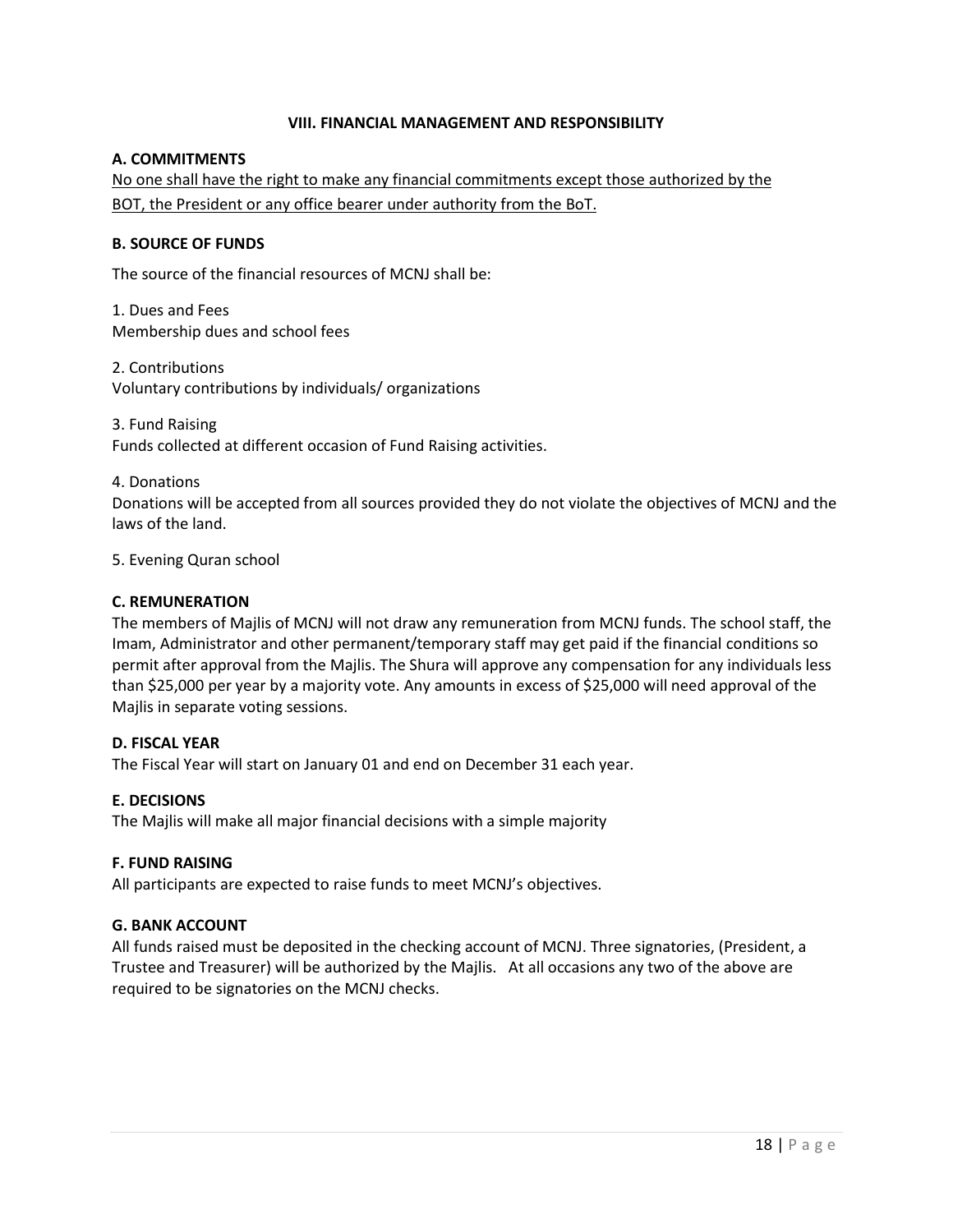### **H. REIMBURSEMENT**

The President can spend at his discretion or in an emergency up to two thousand (\$2,000) dollars or less on valid expenses without prior approval of the Shura.

Amount between \$2,000 and \$10,000 will be approved by Shura.

Amounts over \$10,000 need to be approved by Majlis.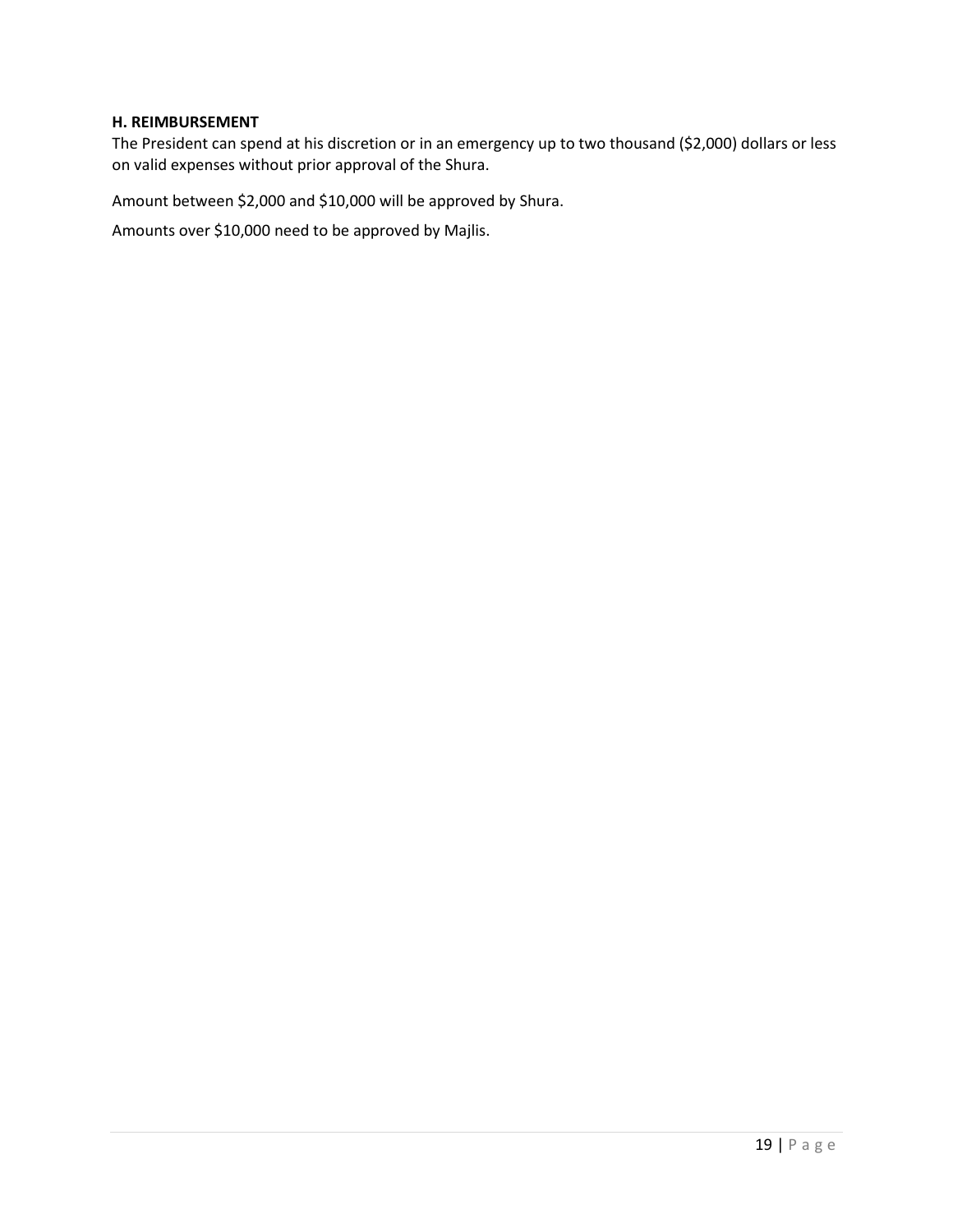# **IX. ELECTIONS**

### CONDUCT OF ELECTIONS

MCNJ Elections will be held in Three Stages.

- 1- General Elections
- a. General Election of Shura every (2) years by General Body.
- b. Secretary of Sisters Affairs (To be elected by paid registered women members of MCNJ)

# 2. Election of following office Bearers by Majlis every 2 Year.

- President
- Vice President
- General Secretary
- Treasurer
- 3. Election of Trustees by Majlis every 5 Years

### B. RULES

General Elections will be held every two (2) years for Shura by paid registered members of General Body to elect new Shura members. Thirty percent (30%) of the longest serving Shura members will automatically vacate their seats and will be replaced by equal number of newly elected members from the paid registered members of General Body of MCNJ. However, if no new candidate(s) is forth coming, only then, after the special approval from Majlis, the vacating members may stand for one more election to the pool, as per criteria for eligibility for Elections

Election of Office Bearers- 2 year Term by Majlis Quorum 80% of Majlis Members Election of Trustees for 5 year term by Majlis Quorum 80% of Majlis Members

The following election rules shall be observed:

- 1. Election/Nomination Month: The elections may be held in the first weekend of May. However, a latitude of maximum 60 days may be permissible by Majlis.
- 2. The nominations may be accepted at least 30 days prior to the election date.

### 2. Members

All active members for the last one-year shall have the right to hold an office.

### 3. Ballots

All elections shall be carried out by secret ballots. No absentee ballots shall be allowed

### 5. Tenure Limits

All members of the Shura will be elected for a maximum of six (6) years.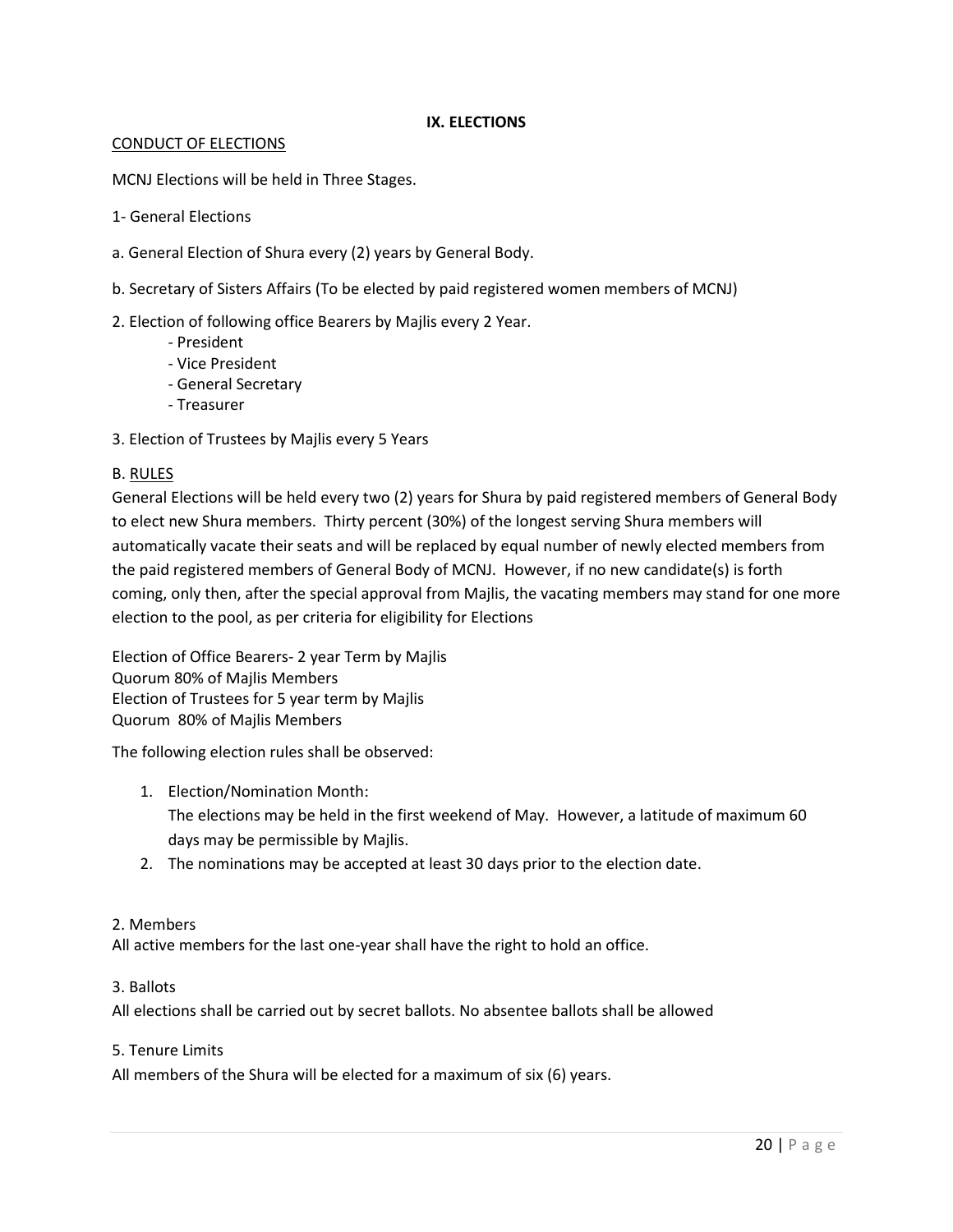# 6. Location of Elections

The General Secretary shall inform all members of MCNJ in writing; the date, time and place of election sixty days prior to the Election Day.

# 7. Election Officials

BoT shall appoint an election officer (called Overseer) ninety (90) days before the Election Day, who shall conduct the election.

One BoT member shall monitor the elections as the Chief Election Officer.

The overseer shall not be a candidate for the election.

# 8. Cancellation/Postponement

If due to any unavoidable circumstances the election needs to be postponed, a new date for the election need to be announced within thirty (30) days after the first election date.

10. Decision

The Election officials shall declare nominees having a simple majority vote elected/nominated.

### 11. Filling Shura Vacancies:

If there are two or more vacancies in Shura, a special supplemental election shall be held to fill the vacancies in the next General Body meeting.

### 12. Election Related issues:

All election related issues shall be referred to the Election Commission. The resolution of such issues need to be approved by the BoT.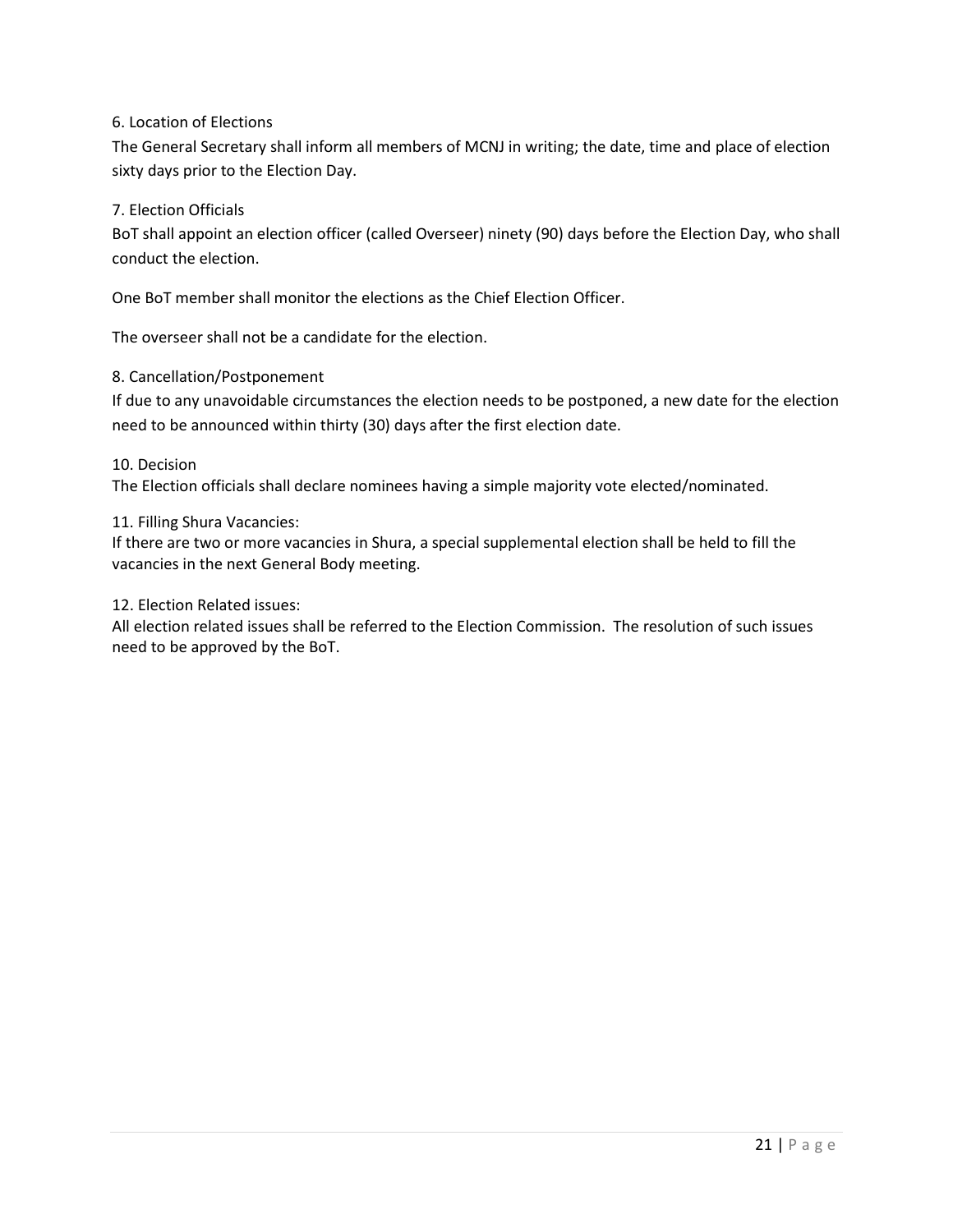# **X. AMENDMENTS TO THE CONSTITUTION**

### A. AMENDMENTS

With time and growth of MCNJ activities, the Constitution shall be reviewed and modified if necessary, to meet new challenges.

#### B. PROCESS

The President may appoint an ad-hoc constitution committee to come up with suggestions to make amendments in the constitution.

The proposed amendment must be sent to all members of the Majlis at least fifteen (15) days before the day of the meeting. The Majlis may approve all changes recommended by the constitution committee by a simple majority.

After the approval from the Majlis, all major amendments in the draft constitution shall be displayed for the information of General Body at least one month prior to the special General Body meeting for the final approval.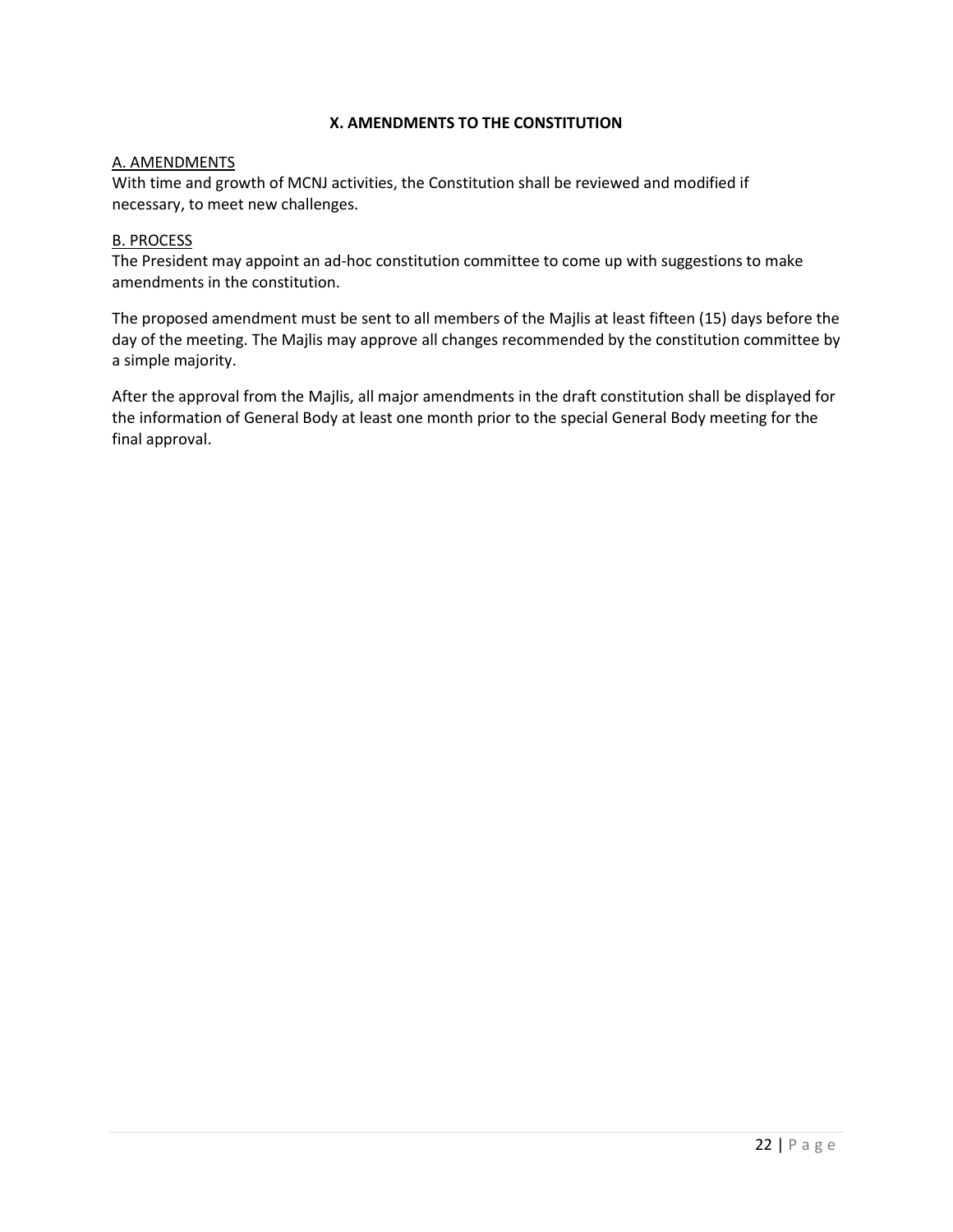# **XI. DISSOLUTION OF MCNJ**

### A. EMPOWERMENT

The General Body is empowered to propose and carry out the dissolution of MCNJ on receiving a positive vote from a two-third majority of the General Body, for a valid cause or a reason. An 80% of attendance by the General Body will meet the quorum requirement.

### B. DISSOLUTION PROCEEDS

Upon dissolution of MCNJ, all the proceeds, after payment of all outstanding dues/debts, shall be given to an established bonafide registered Islamic, non-profit, religious organization registered under the Section 501(c)(3) of the Internal Revenue Code and located within a 25 mile radius of MCNJ's Islamic Center. All assets shall be sold in accordance with current market prices.

### C. PROCESS

BOT shall be responsible for carrying out the dissolution process in a manner satisfactory to the local, state and federal authorities.

The dissolution of MCNJ shall only be for a valid cause or reason. The Majlis shall vote by a 75% majority to dissolve MCNJ. Once approved, another vote will be taken in the General Body.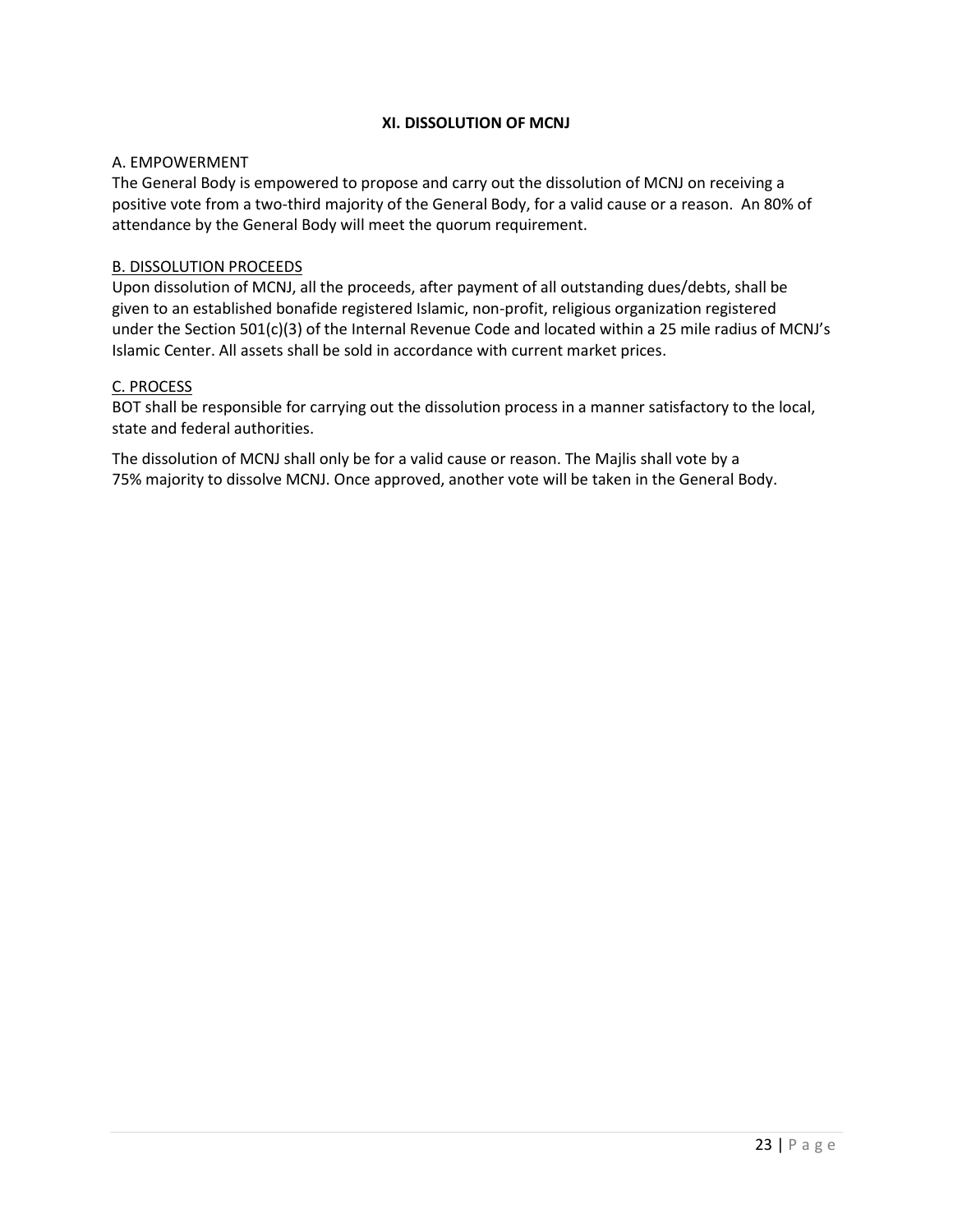### **XII. BY-LAWS**

The Majlis may enact additional By-Laws for administrating their affairs effectively. Such By-Laws could be amended by a simple majority vote of the General Body (Article X). Additional By-Laws may not restrict or alter any provisions of this Constitution.

### A. DUTIES OF THE Majlis-e-Ala

To consider and approve matters referred to it, such as:

#### 1. Appeals

Consideration of appeals of membership applications rejected by the Majlis

#### 2. Conflicts

Take appropriate measures in case of conflicts between members and the Shura and/or BOT.

### 3. Suspension/Termination

Suspension and/or Termination of members

#### 4. Proposals

Consider proposals and review/approve amendments to the Constitution and By-Laws.

### 5. Resignations

Review resignation of the Shura or the BOT for approval or further action.

#### 6. Survival

Any other task that may be considered essential for the survival of MCNJ

#### B. DUTIES OF THE BOT

1. Management

The BOT shall manage MCNJ in the absence or dissolution of the Shura. Shall hold in trust and serve as custodian of all assets of MCNJ.

#### 2. Long Term Planning

The BOT shall be responsible for the long term planning as directed by Majlis or General Body.

#### C. DUTIES OF THE PRESIDENT

### 1. Promotion

The President-elect should be able to provide leadership to MCNJ. He shall work for the promotion and advancement of MCNJ and for the preservation and implementation of this Constitution.

### 2. Programs

Shall plan organize and execute all approved programs and activities for accomplishing the objectives of MCNJ.

### 3. Policies

Shall carry out the policies and decisions made by the Shura and BoT, and assume responsibility for harmonious functioning of MCNJ.

#### 4. Representations

Shall represent MCNJ in consultation with the BoT and the Shura.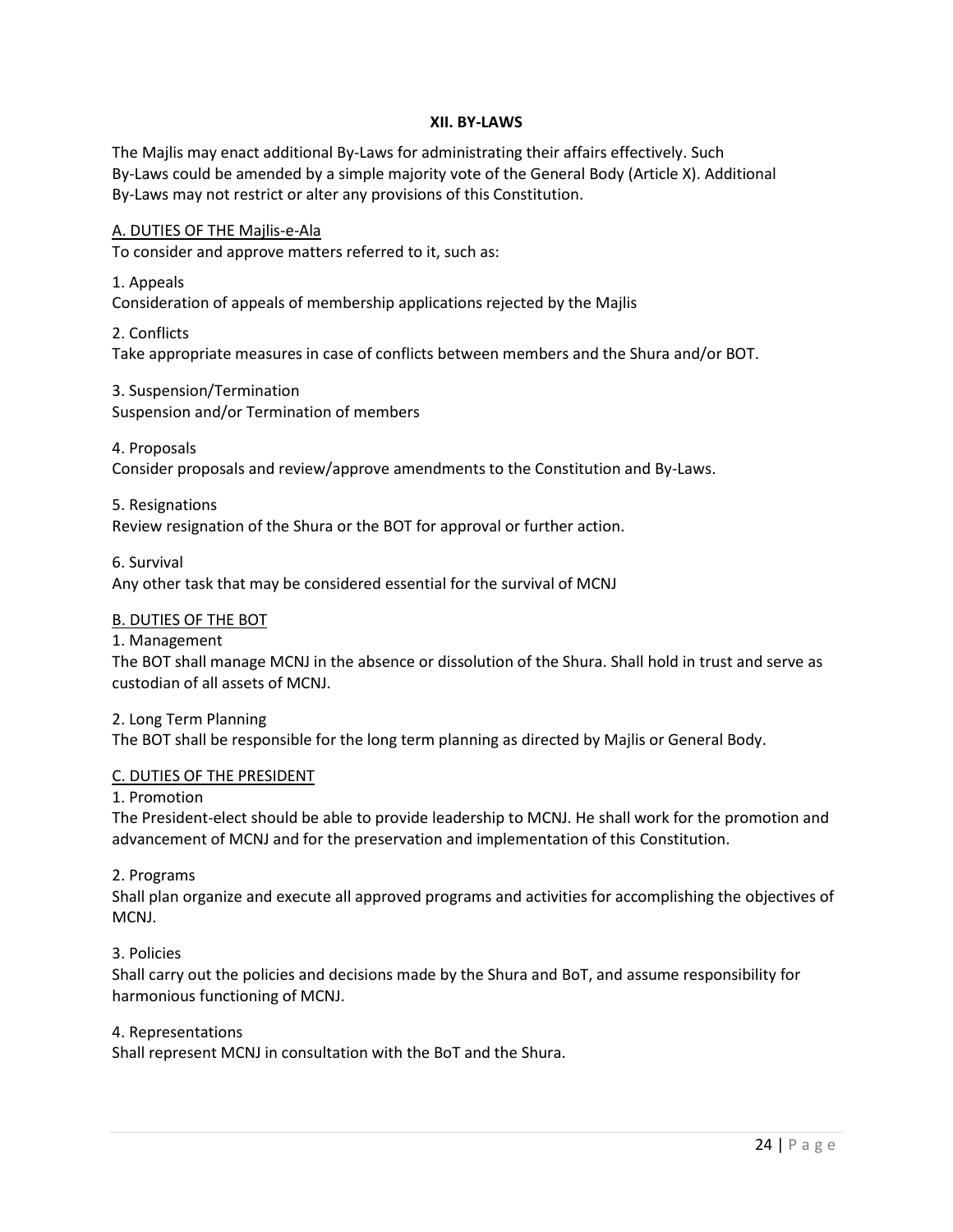5. Authority

Shall have the authority to call all meetings either on his own or on request from the Chairperson of the BoT.

6. Committee

Shall appoint or dissolve committees (Finance, Education, etc.) on his/her own initiative or at the request BOT. He will also act as an advisory member on every committee.

7. MCNJ Bank Account

Could be one of the three signatories on the MCNJ checks. Not to include any relatives.

8. Signature

Shall sign all contracts, legal papers and official documents as an agent of MCNJ, after approval from the BOT.

9. Annual Meeting

Prepare and present the Annual Report of MCNJ to the General Body at the Annual Meeting.

10. Day to Day Functions

The President is ultimately responsible for the day-to-day functions of MCNJ.

11. Limit on Authority

Shall not contact the General Body about organizational matters without approval from the Majlis.

#### D. DUTIES OF THE VICE PRESIDENT

1. Assistance

Assist the President in fulfilling his duties in day- to- day functioning of MCNJ.

2. Absence

Assume the function of the President in his or her absence

3. Membership Roster

Shall keep the membership roster updated at all times and work on improving the MCNJ membership

#### E. DUTIES OF THE GENERAL SECRETARY

1. Correspondence Assist MCNJ in performance of its duties including correspondence. Shall keep all correspondence updated and cataloged.

2. Function

Should assume the functions of the Vice President temporarily in his/her absence.

3. Meeting Agendas

Will be responsible to notify the members about all meetings as instructed by the President/Vice President. Shall prepare the agendas of all meetings and notify the Shura.

4. Minutes

Shall be responsible to record the minutes of all the meetings and distribute them.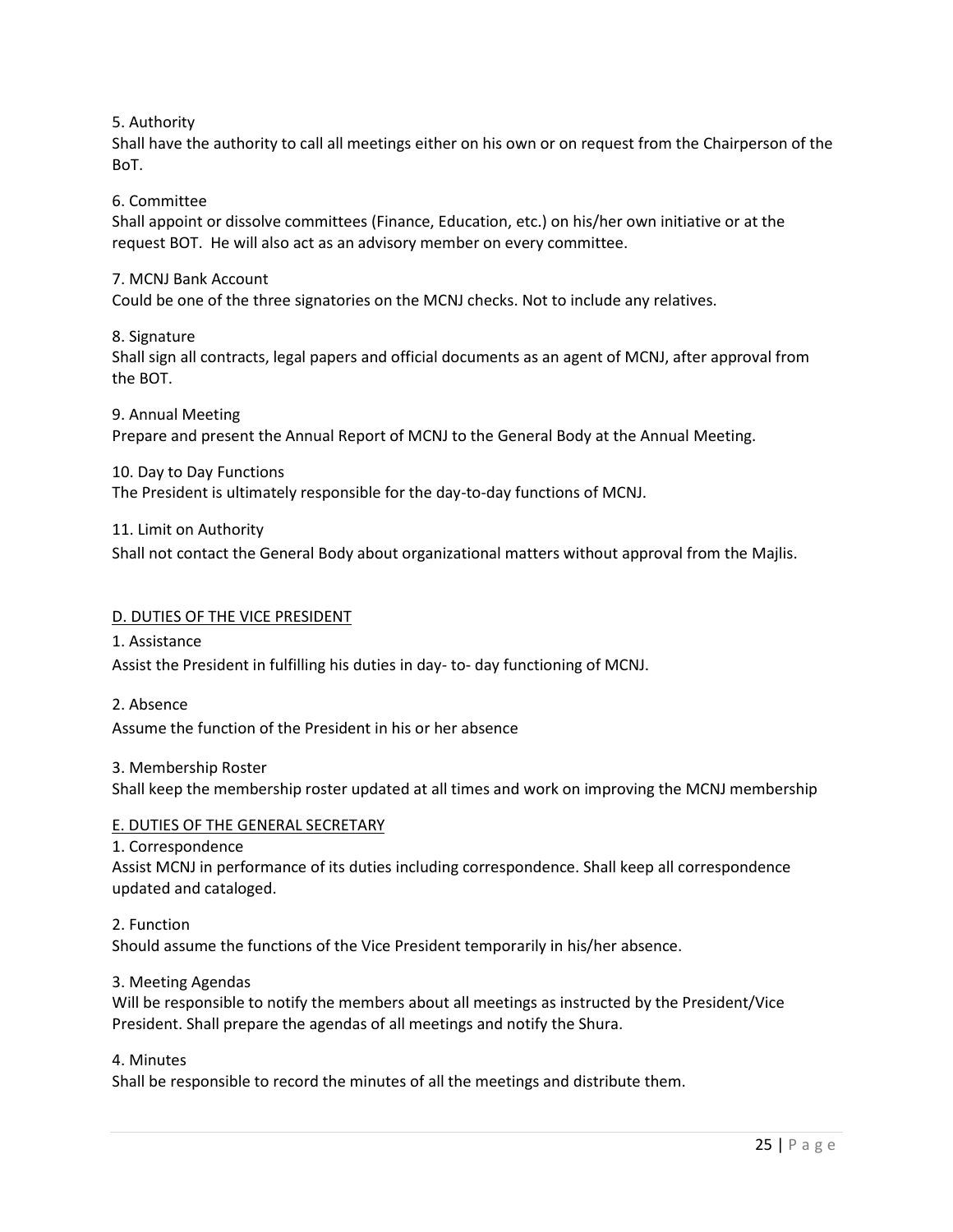### 5. Official Records

Shall hand over all official records and papers of MCNJ to his/her replacement at the end of the term or within a week of written notice from the BoT or in the event of his/her resignation.

### 7. Limit on Authority

Shall not contact the General Body without approval from the BOT and/or the Shura.

### F. DUTIES OF THE TREASURER

#### 1. Bank Account

Shall receive and deposit all moneys payable to MCNJ including but not limited to membership dues, contributions, donations, etc., in the bank account of MCNJ.

### 2. Retention

Shall keep records according to standard accounting practices, and retain all receipt and cancelled checks for a minimum of (5) five years.

### 3. Reports

Shall issue statements of operations to the Shura on a monthly basis and shall provide all records of the financial transactions for public scrutiny as requested by the Shura.

### 4. Signatures

Shall sign all checks with other signatories as authorized by the Shura.

### 5. Limit of Authority

Shall have no right to spend or issue a check except as authorized by the BoT and/or the Shura.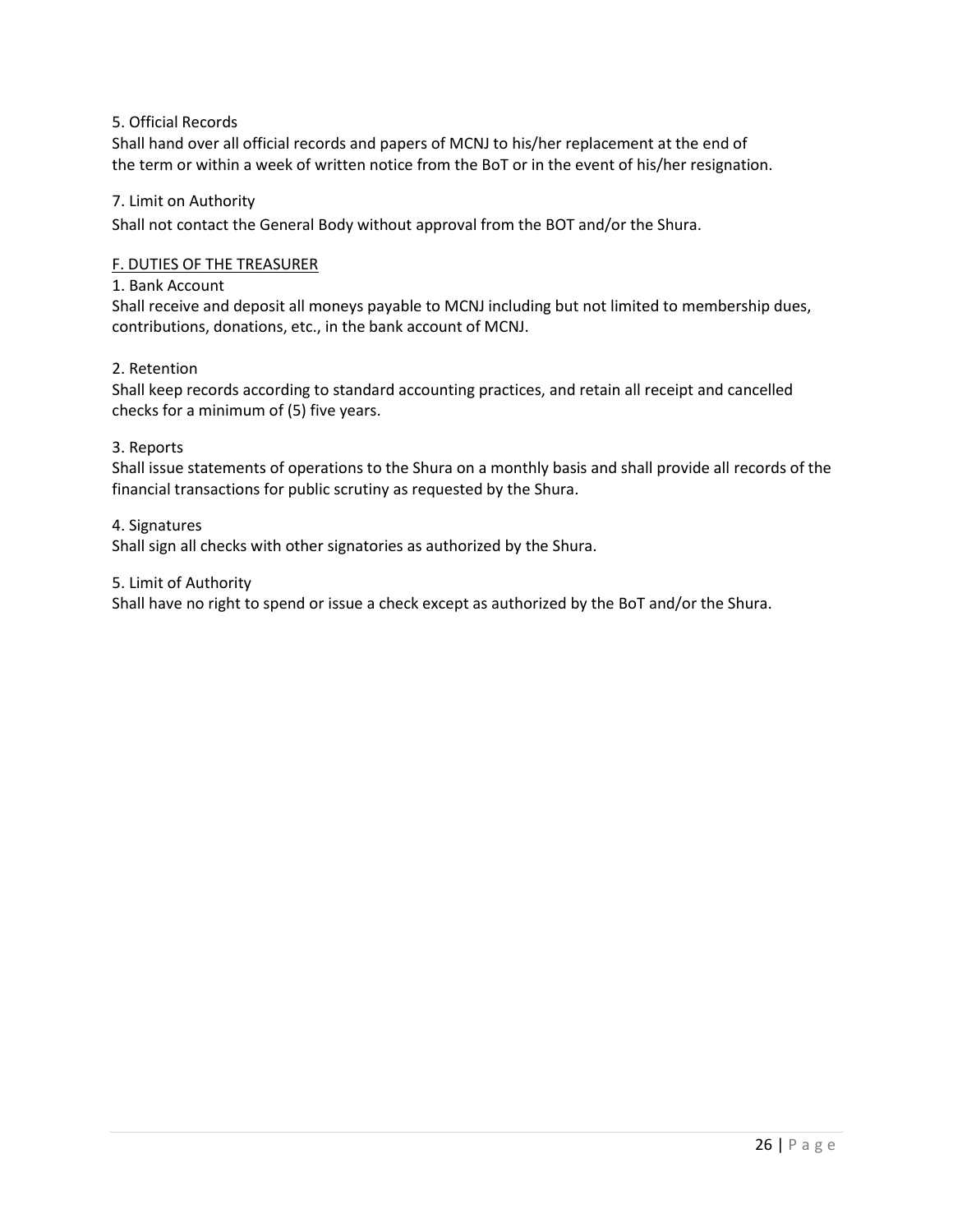### **XIII. SUCCESSION**

Upon death, resignation, and termination or through any cause the order of succession shall be as follows. However, the Majlis shall approve all successions including the trustees and if needed, nominate all vacancies including vacated trustee positions in the interim.

1. President The Vice President shall succeed the President.

2. Vice President Majlis will elect a new Vice President from the Shura.

3. General Secretary The Treasurer shall succeed the General Secretary.

4. Treasurer Majlis will elect a new Treasurer from Shura.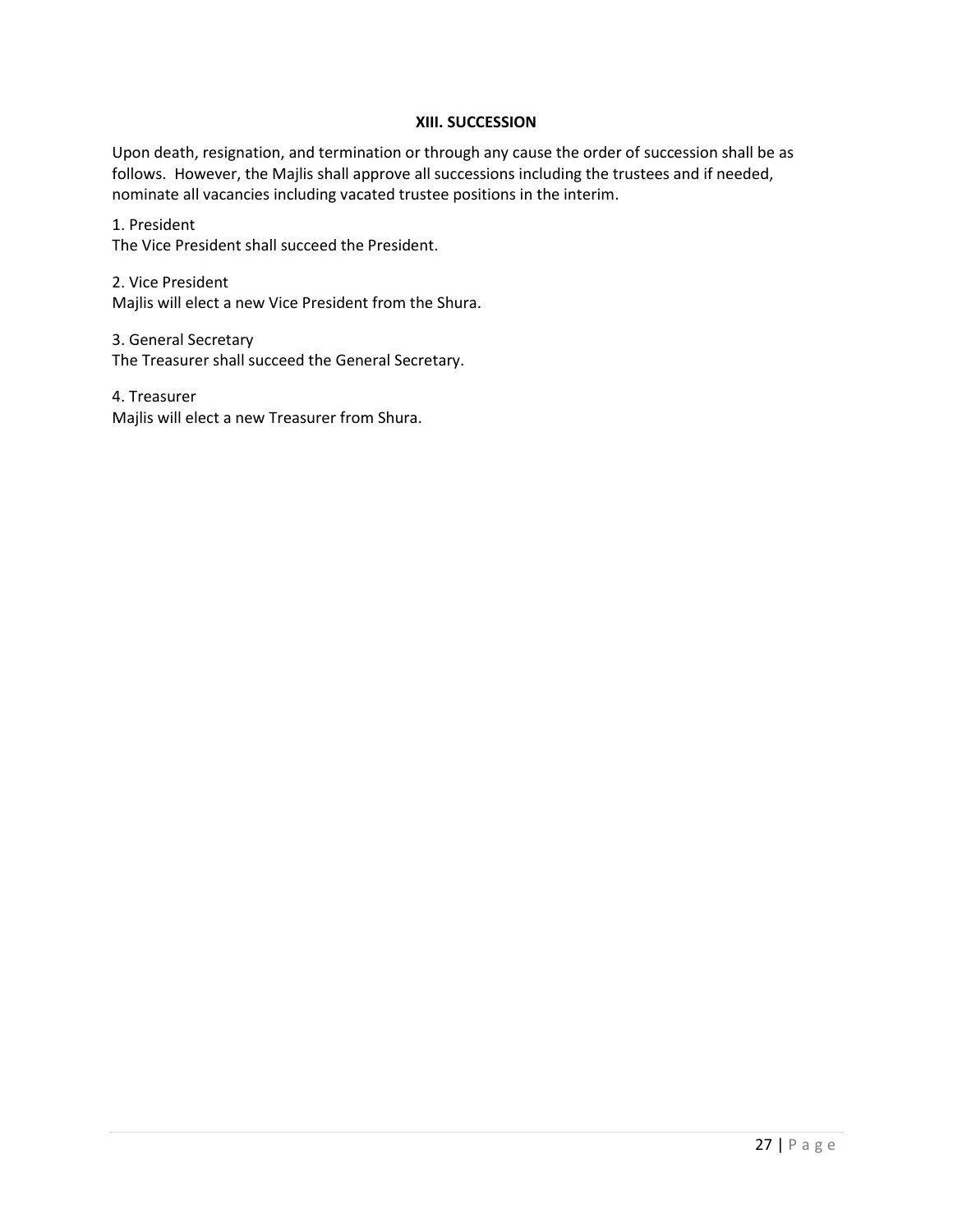# **XIV. HANDOVER**

The outgoing Shura Members shall handover all files, documents and any asset of MCNJ at their disposal to the newly elected/approved office bearers within (30) thirty days.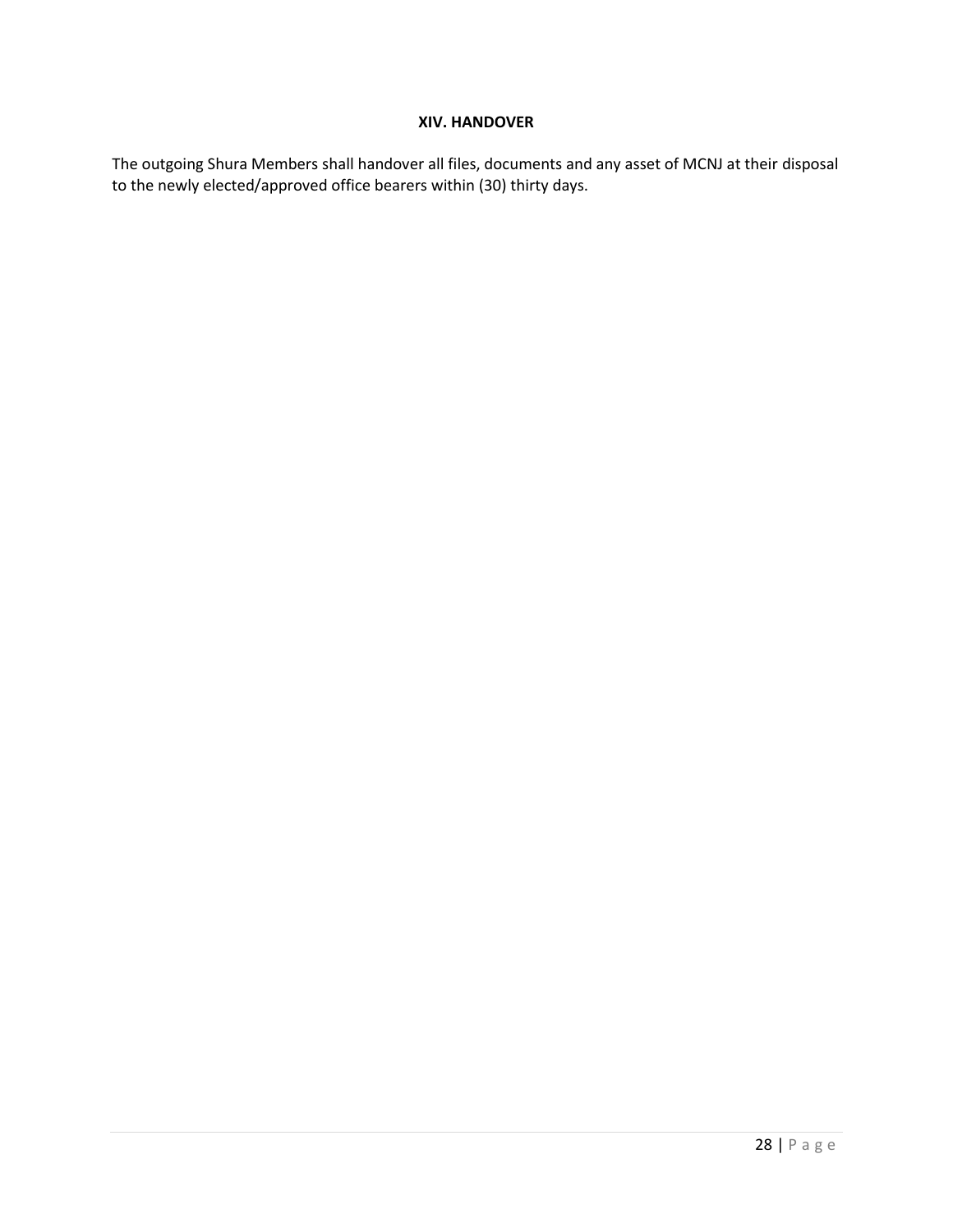### **XV. INDEMNIFICATION**

MCNJ shall, to the extent legally permissible, indemnify each person who may serve or who has served at any time as an officer, director, or employee of MCNJ against all expenses and liabilities, including, without limitation, counsel fees, judgments, fines, excise taxes, penalties and settlement payments, reasonably incurred by or imposed upon such person in connection with any threatened, pending or completed action, suit or proceeding in which he or she may become involved by reason of his or her service in such capacity; provided that no indemnification shall be provided for any such person with respect to any matter as to which he or she shall have been finally adjudicated in any proceeding not to have acted in good faith in the reasonable belief that such action was in the best interests of the corporation; and further provided that any compromise or settlement payment shall be approved by a majority vote of a quorum of directors who are not at that time parties to the proceeding.